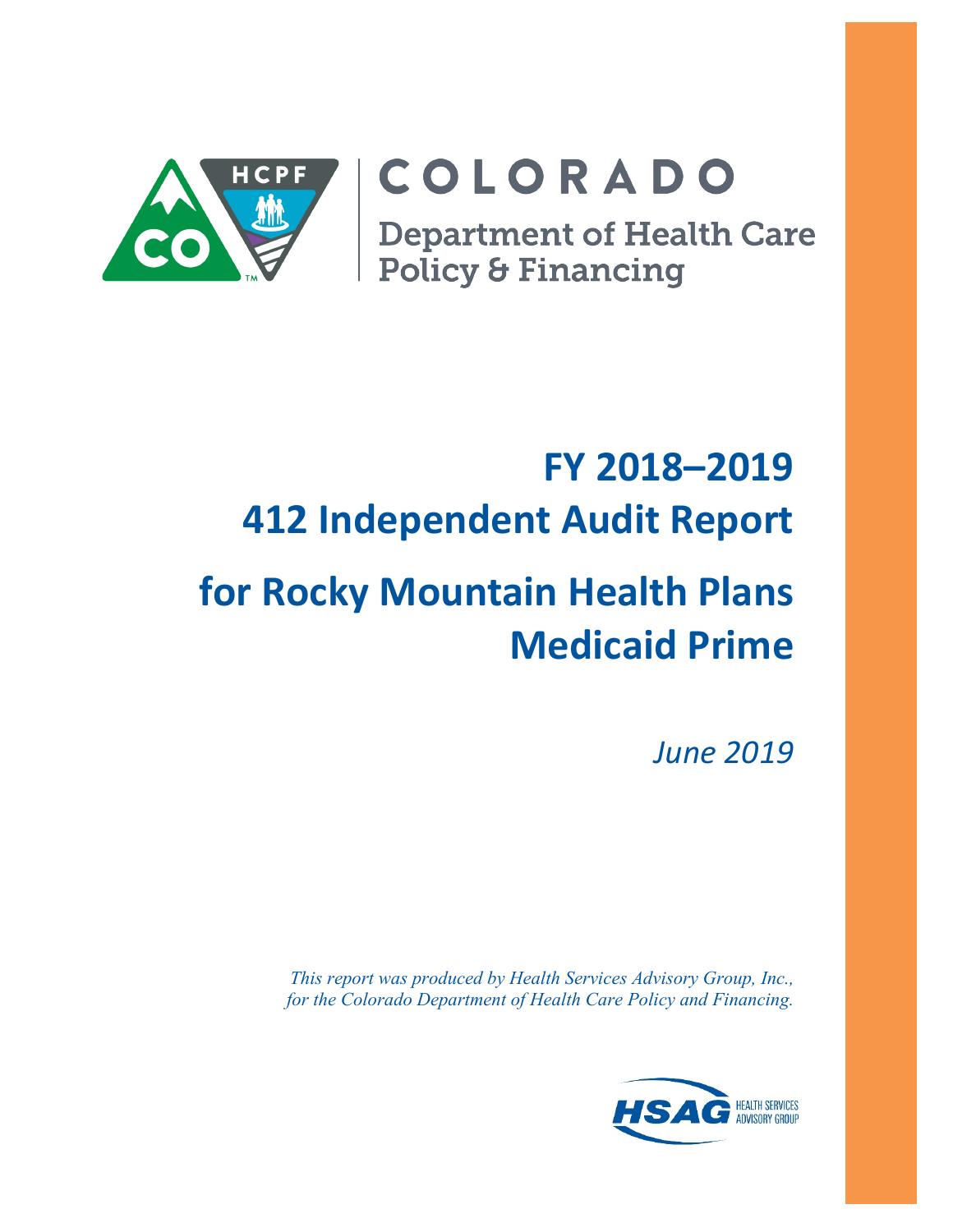

## Contents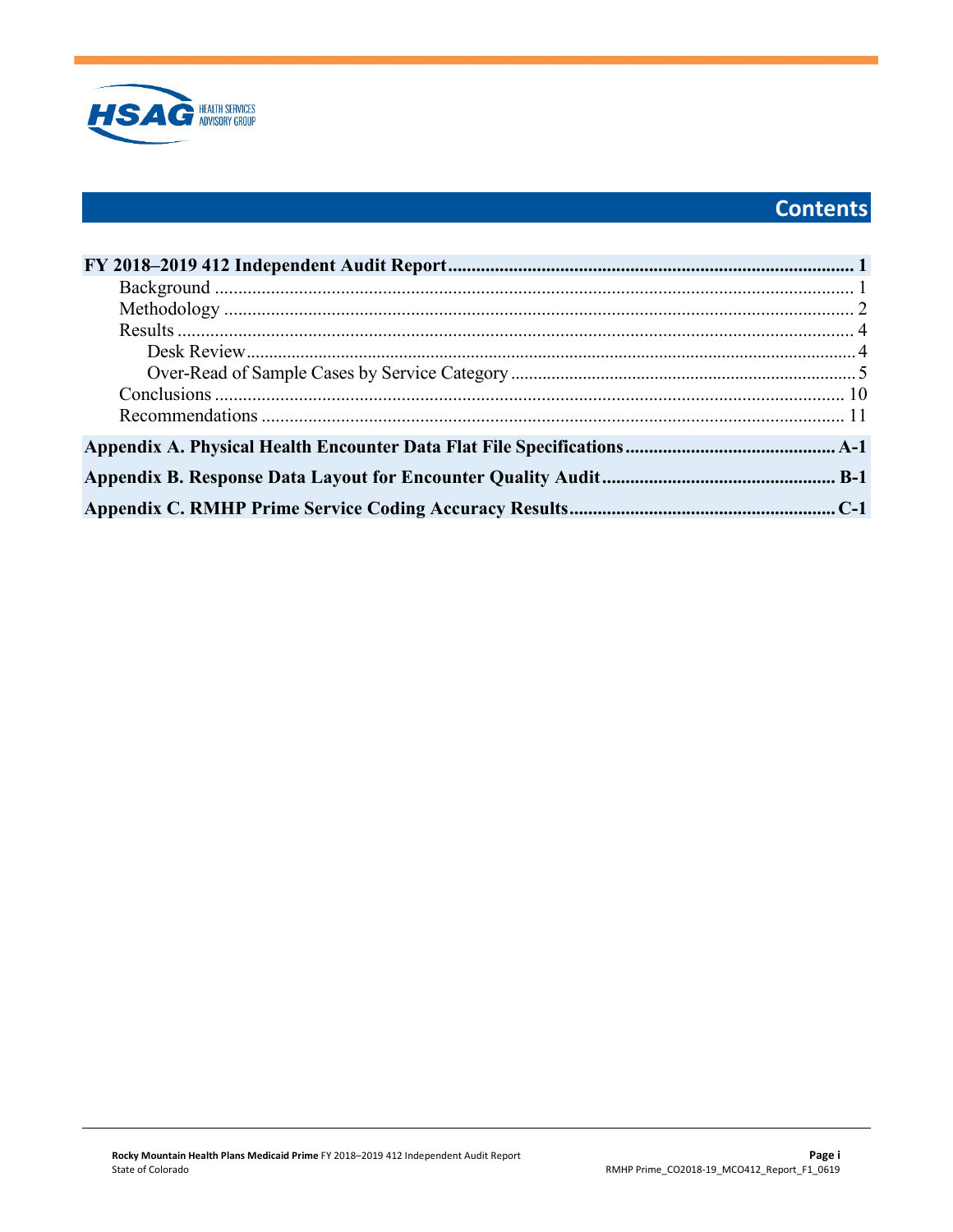

## <span id="page-2-0"></span>**FY 2018–2019 412 Independent Audit Report**

## <span id="page-2-1"></span>**Background**

In fiscal year (FY) 2018–2019, the Colorado Department of Health Care Policy and Financing (the Department) contracted Health Services Advisory Group, Inc. (HSAG), to conduct encounter data validation among the Department's contracted Medicaid managed care organizations (MCOs) as an optional External Quality Review (EQR) task under the Centers for Medicare & Medicaid Services (CMS) Medicaid Guidelines.<sup>[1](#page-2-2)</sup>

The study assesses the MCOs' data validation capacity among encounters submitted to the Department by each MCO. The study aims to evaluate each MCO's compliance with State standards regarding encounter data submission as well as the consistency and accuracy with which the MCO audits encounter data through the use of medical record review.

This report addresses findings for the **Rocky Mountain Health Plans Medicaid Prime** (**RMHP Prime**) managed care plan. Since FY 2015–2016, HSAG has conducted this study annually with a different Colorado Medicaid MCO. However, this **RMHP Prime**'s first year participating in the study.

To facilitate this assessment, the Department randomly selected 103 final, adjudicated physical health encounters from four distinct service categories (i.e., a total of 412 encounters) to be audited by **RMHP Prime**. These service categories included encounters with services rendered in federally qualified health centers (FQHCs), as well as in inpatient, outpatient, and professional settings. **RMHP Prime** submitted the internal audit results and an encounter data quality report to HSAG and the Department.

To further improve the quality of encounter data submitted by **RMHP Prime**, the Department developed and implemented the MCO Encounter Data Quality Review Guidelines (guidelines). The guidelines include file format and reporting requirements as well as a specific timeline to guide **RMHP Prime** in conducting its internal audit and using the audit results to prepare the Encounter Data Submission Quality Report and Service Coding Accuracy Report.

The Department contracted HSAG to evaluate each MCO's capacity to internally audit encounters through an independent assessment of the MCO's service coding accuracy results. Specifically, the Department requested HSAG to complete the following tasks during FY 2018–2019:

- 1. Conduct a desk review of each MCO's audit process, including any audit documentation submitted by the MCO.
- 2. Conduct a review of medical records for cases randomly selected from each service category's 103 sample list, which was generated by the Department.

<span id="page-2-2"></span> $\overline{a}$ 1 Department of Health and Human Services, Centers for Medicare & Medicaid Services. *EQR Protocol 4: Validation of Encounter Data Reports by the MCO: A Voluntary Protocol for External Quality Review (EQR)*. Version 2.0. September 2012. Available at [https://www.medicaid.gov/medicaid/quality-of-care/medicaid-managed-care/external-quality](https://www.medicaid.gov/medicaid/quality-of-care/medicaid-managed-care/external-quality-review/index.html)[review/index.html.](https://www.medicaid.gov/medicaid/quality-of-care/medicaid-managed-care/external-quality-review/index.html) Accessed on: March 28, 2019.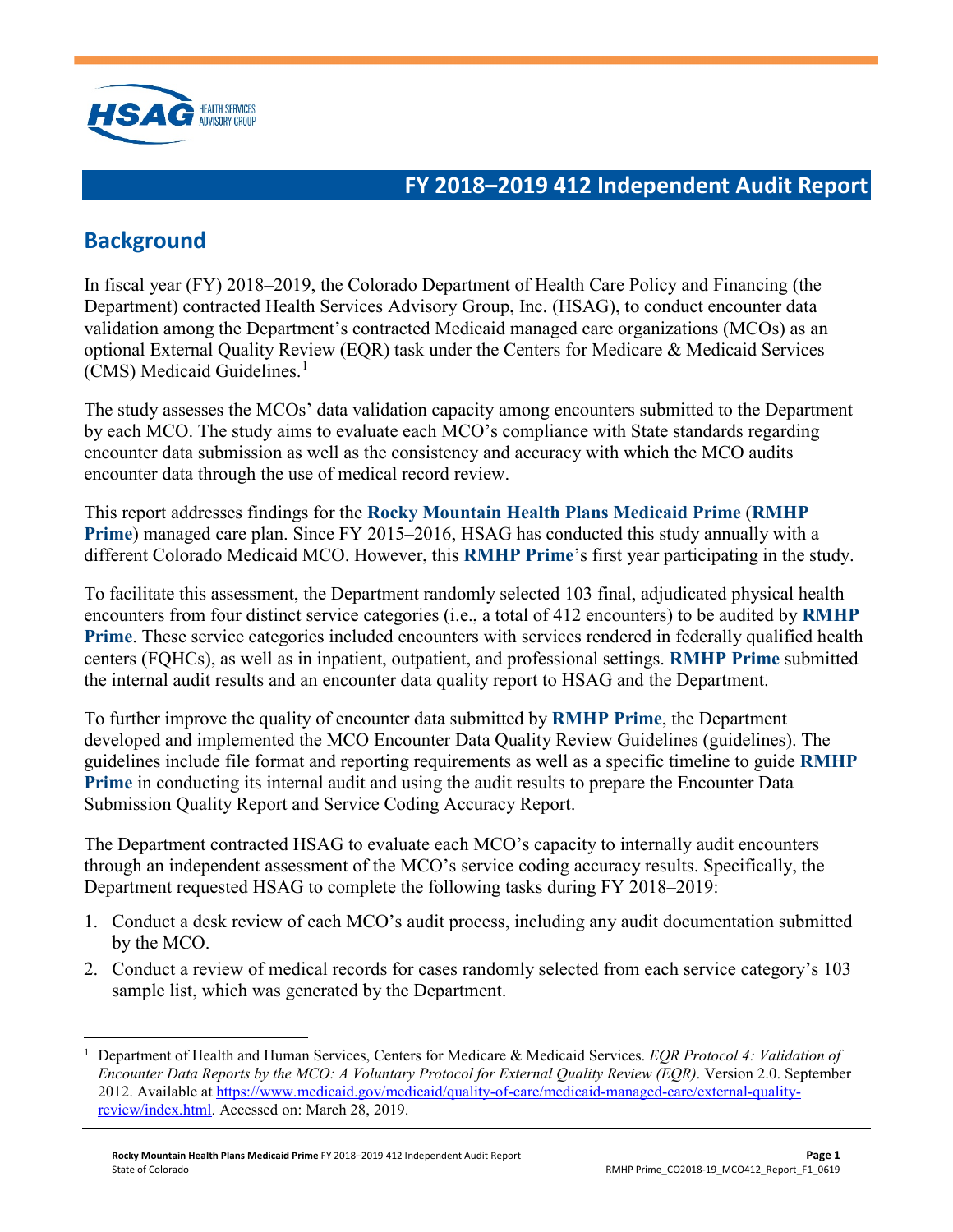

3. Produce an MCO-specific report with findings specific to each service category, including a statement regarding HSAG's assessment of the accuracy of each MCO's internal audit results.

## <span id="page-3-0"></span>**Methodology**

HSAG's independent audit consisted primarily of an assessment of **RMHP Prime**'s internal audit results through an over-read of medical records for a sample of randomly selected encounters. HSAG recommended a sampling strategy to the Department to ensure that audit cases were generated randomly from a representative base of encounters eligible for inclusion in this study. HSAG's review of the Department's sampling protocol was limited to an assessment of sampling methodology documentation provided by the Department.

The second component of HSAG's independent audit was to evaluate whether **RMHP Prime**'s internal audit of the sampled encounters against members' medical records was accurate and consistent with standard coding manuals. HSAG received a response file containing **RMHP Prime**'s internal audit results for the 412 cases sampled by the Department. Prior to receiving **RMHP Prime**'s internal audit results, HSAG generated an over-read sample of 20 cases for each of the four service categories (80 cases overall). The evaluation process included the following steps:

### **1. Generation of Over-Read Samples**

The Department developed a 412-case sample of final adjudicated **RMHP Prime** encounters paid between October 1, 2017, and September 30, 2018, for four physical health service categories.<sup>[2,](#page-3-1)[3](#page-3-2)</sup> The Department submitted the sample lists to **RMHP Prime** and HSAG in January 2019; **RMHP Prime** then conducted its internal audit on the sampled encounters.

HSAG used the sample lists from the Department to generate an over-read sample using a two-stage sampling approach. Under this sampling approach, HSAG randomly selected 20 identification numbers for unique individuals from each service category and then selected a single encounter line for each of the 20 individuals, resulting in a list of 20 randomly selected encounter lines per service category and 80 cases overall. A single health event could result in a member having encounters for both the Inpatient Services and the Professional Services categories; therefore, HSAG assessed the service category lists to ensure that no members were included in multiple service categories.

<span id="page-3-1"></span> $\overline{a}$ 2 Service categories were identified using the audit typ field assigned to each encounter by the Department. Audit typ values of "PROF" identified Professional Services, "IP" identified Inpatient Services, "FQ/RHC" identified services rendered at an FQHC, and "OP" identified Outpatient Services. The Department assigns claims to service categories according to a hierarchy, and each claim may be assigned to only a single category.

<span id="page-3-2"></span><sup>&</sup>lt;sup>3</sup> The Department's data layout for **RMHP Prime** encounter data flat files is presented for reference in Appendix A.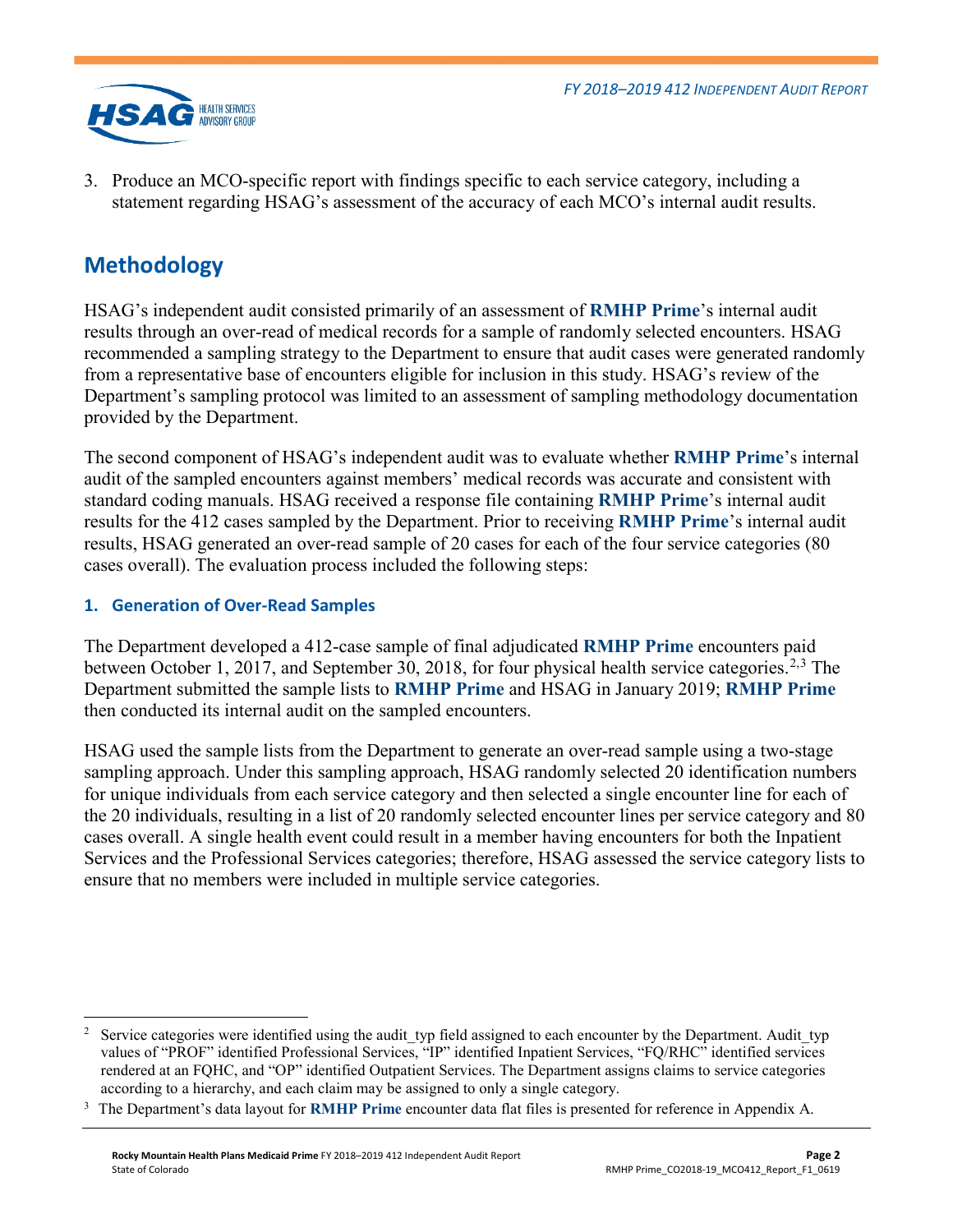

### **2. Audit Tool Development**

**RMHP Prime** submitted its response file containing internal audit results for the 412 sampled cases to HSAG in March 2019. HSAG designed a web-based data collection tool and tool instructions based on the guidelines and on standard national coding manuals. As a result of the unique data fields and coding standards required for inpatient encounters, HSAG's web-based tool included separate data collection screens for inpatient encounters versus those used for ambulatory-type encounters (i.e., FQHC, outpatient, and professional). A control file containing select fields from the Department's encounter data flat file as well as **RMHP Prime**'s corresponding internal audit values for sampled cases was uploaded into the tool, permitting pre-population of encounter and audit information for each case. Prepopulated information could not be altered, and HSAG's coders were required to actively select an overread response for each data element. Corresponding medical records procured by **RMHP Prime** were linked to cases within the tool. The web-based tool allowed the HSAG analyst to extract MS Excel files containing encounter data, **RMHP Prime** audit responses, and HSAG coder responses specific to each encounter type (i.e., service category).

### **3. HSAG's Over-Read Process**

HSAG evaluated the accuracy of **RMHP Prime**'s audit findings in April 2019. More specifically, the HSAG reviewers validated **RMHP Prime**'s accuracy in auditing the providers' submitted encounter data in accordance with the national code sets: International Classification of Diseases, Tenth Revision, Clinical Modification (ICD-10-CM); International Classification of Diseases, Procedural Modification (ICD-10-PM); Current Procedural Terminology (CPT); Healthcare Common Procedure Coding System (HCPCS); and the 1995 Evaluation and Management (E&M) documentation guidelines. HSAG's overread did not evaluate the quality of the medical record documentation or the provider's accuracy in submitting encounter data, only whether **RMHP Prime**'s audit responses were accurate based on the review of the supporting medical record documentation submitted by **RMHP Prime**. All over-read results were entered into the HSAG audit tool.

HSAG trained five certified coders to conduct the over-read. During the over-read of the outpatient claim types, the coders located the selected date of service in the submitted medical records to determine whether the ICD-10-CM and CPT or HCPCS codes pre-populated in the audit tool from the encounter data flat file were supported by the submitted medical record documentation and in alignment with the criteria outlined in the review and code set guidelines. During the over-read of the inpatient claim types the coders located the selected date of service in the submitted medical records to determine whether or not the ICD-10-PM and the ICD-10-CM codes pre-populated in the audit tool from the encounter data flat file were supported by the submitted medical record documentation and in alignment with the criteria outlined in the review and code set guidelines. The HSAG coders then determined whether **RMHP Prime** agreed or disagreed with the accuracy of the codes submitted by the provider. If the HSAG coder agreed with **RMHP Prime**'s response, an agreement response was recorded in the tool. If the HSAG coder disagreed with **RMHP Prime**'s response, a disagreement response was recorded in the tool. The findings of this over-read were based on HSAG's percent of agreement or disagreement with **RMHP Prime**'s responses.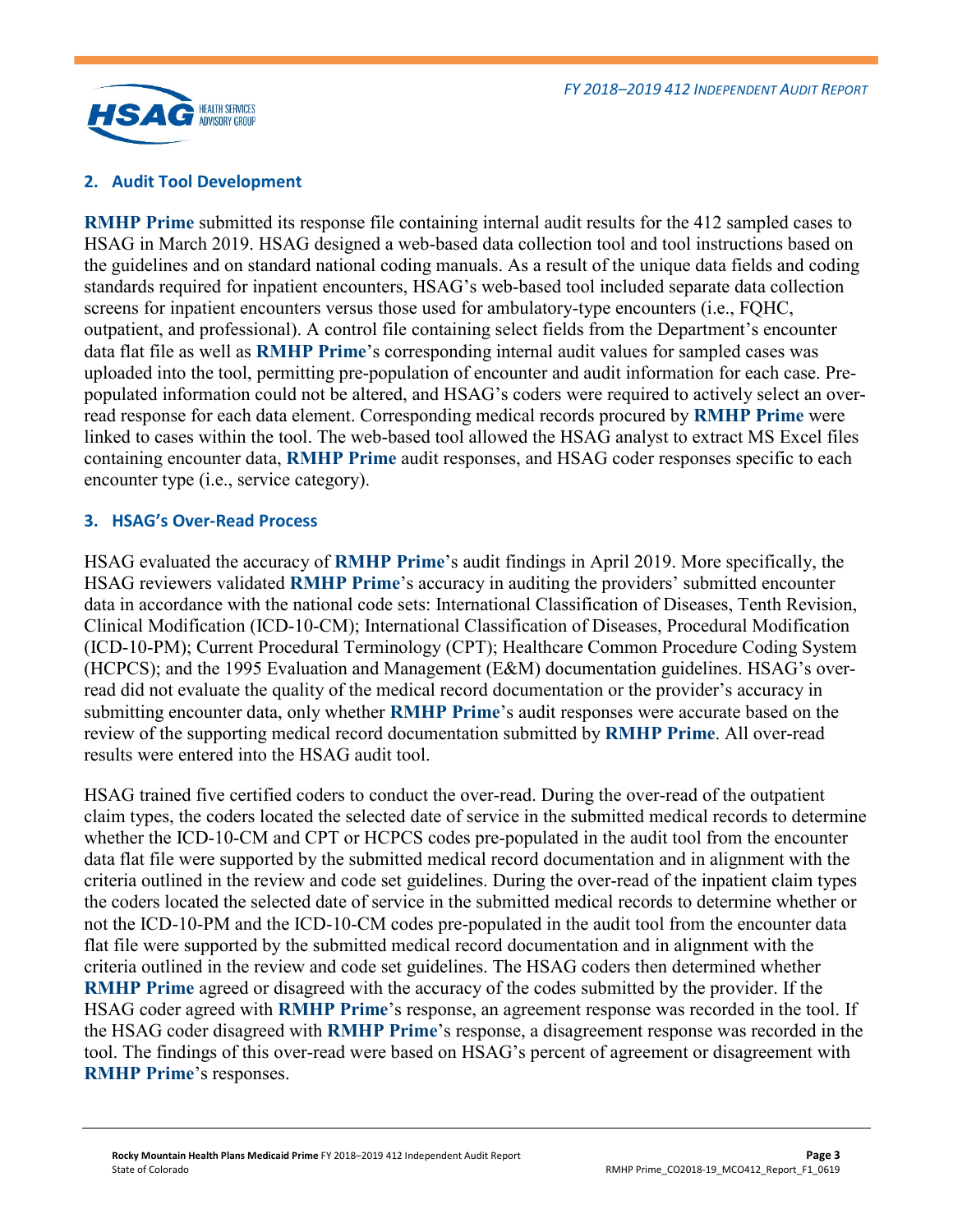

Prior to beginning abstraction, coders participated in an interrater reliability (IRR) assessment using training cases. To proceed with abstraction on study cases, coders were required to score 95 percent or higher on the post-training IRR. If this threshold was not met, the nurse manager provided re-training, including abstraction of additional test cases.

During the over-read period, HSAG conducted an ongoing IRR assessment by randomly selecting a minimum of 10 percent of cases per coder and comparing the over-read results to those from a second coder. For cases in which over-read discrepancies were identified between the first and second coders, a third "Gold Standard" review was conducted that provided a final determination regarding the appropriate over-read result. Any IRR result that fell below 95 percent required further evaluation by the nurse manager and possible re-training of the coder(s).

### **4. Analysis Process**

Following completion of the over-read, the HSAG analyst exported results from the over-read tool for each service category. Because data elements varied by claim type, results were not aggregated across the service categories. The analyst reviewed the coders' over-read notes, and notes requiring further information were addressed with the nurse manager.

The HSAG analyst assessed the over-read results to determine the percentage of records per service category for which the HSAG coder agreed with **RMHP Prime**'s internal audit response. Results were displayed by service category for data elements that were audited by **RMHP Prime** and overread by HSAG. Over-read analysis results were independently verified by a second HSAG analyst.

### <span id="page-5-0"></span>**Results**

### <span id="page-5-1"></span>*Desk Review*

### **Sampling Methodology**

The Department provided HSAG with a brief description of the process used to generate a random sample of **RMHP Prime**'s encounters. The Department's documentation listed the criteria by which encounters were assigned to service categories and noted that the sample was restricted to final adjudicated encounters paid within the study period. The Department selected the first 3,000 observations meeting the study criteria, deleted excess observations with duplicate Medicaid IDs, and randomly selected 103 observations per service category. Encounters were defined using the Medicaid ID data field.

HSAG reviewed the sample list provided by the Department, the sampling process description, and the portion of sampling code that the Department reported using to generate the sample. Sample selection used the SQL SAMPLE() function to obtain a random sample of observations within each service category. The Department's sampling documentation included no details regarding validation or reasonability checks for the sampled encounters (e.g., verifying that the distribution of providers in the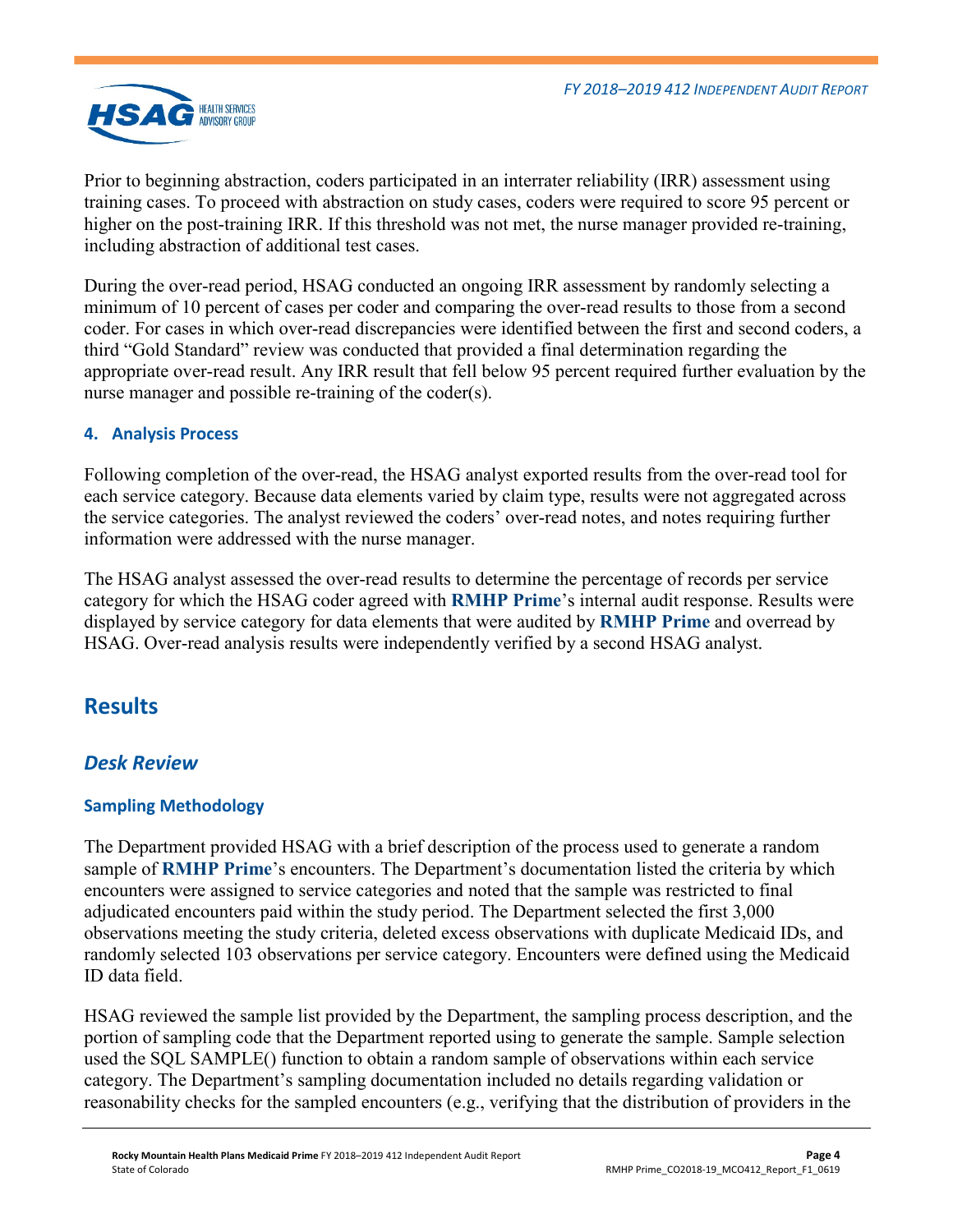

sample aligned with the distribution of providers in **RMHP Prime**'s encounters). Based on the sampling documentation provided, HSAG was unable to determine whether or not the Department ensured that the sample represented the underlying data.

### **RMHP Prime's Internal Audit Methodology**

To help provide context for **RMHP Prime**'s Encounter Data Submission Quality Report and Service Coding Accuracy Report, the Department requested **RMHP Prime**'s internal audit methodology documentation as a component of the Service Coding Accuracy Report. HSAG's review of **RMHP Prime**'s internal audit methodology documentation verified the presence of:

- A limited example of the coding guidelines referenced for **RMHP Prime**'s auditing process.
- A brief description of the record procurement process.
- A brief description of the audit tool, and a description of the training provided by a lead nurse reviewer to **RMHP Prime**'s reviewers.
- The credentials, training, and experience of all reviewers.
- <span id="page-6-0"></span>The rater reliability testing process for audit validation.

### *Over-Read of Sample Cases by Service Category*

The audit response file submitted by **RMHP Prime** contained all required audit fields. However, **RMHP Prime**'s initial audit response file submission did not align with the file layout specified in the guidelines. HSAG then provided technical support to **RMHP Prime** to ensure that an adequate file was submitted. The audit response data layout is presented in Appendix B.

**RMHP Prime** was unable to procure medical records for four over-read inpatient cases and three overread professional cases; however, HSAG's coders agreed with **RMHP Prime'**s audit responses for these cases. In nine additional over-read cases, **RMHP Prime** determined that the available medical records were insufficient for its audit; HSAG's coders disagreed with this determination.

During the over-read, HSAG's coders noted that **RMHP Prime** used the T1015 HCPCS code in the FQHC encounters. The T1015 code is defined as a temporary code for Medicaid programs, typically with state-specific coding uses. The Department noted that it did not require the use of T1015 codes to document State plan services rendered at FQHCs during the study measurement period but had provided no specific guidance to **RMHP Prime** regarding the use of this code in lieu of or addition to an E&M code. As such, the Department confirmed that HSAG's reviewers would not consider use of the T1015 code as the sole reason to disagree with a case's procedure code; HSAG's reviewers would agree with **RMHP Prime'**s audit response and note whether or not a more appropriate E&M code was supported by the medical record documentation.

The remainder of this section details HSAG's over-read findings by service category. For reference, Appendix C presents, by service category, **RMHP Prime**'s internal audit results found in its Service Coding Accuracy Report.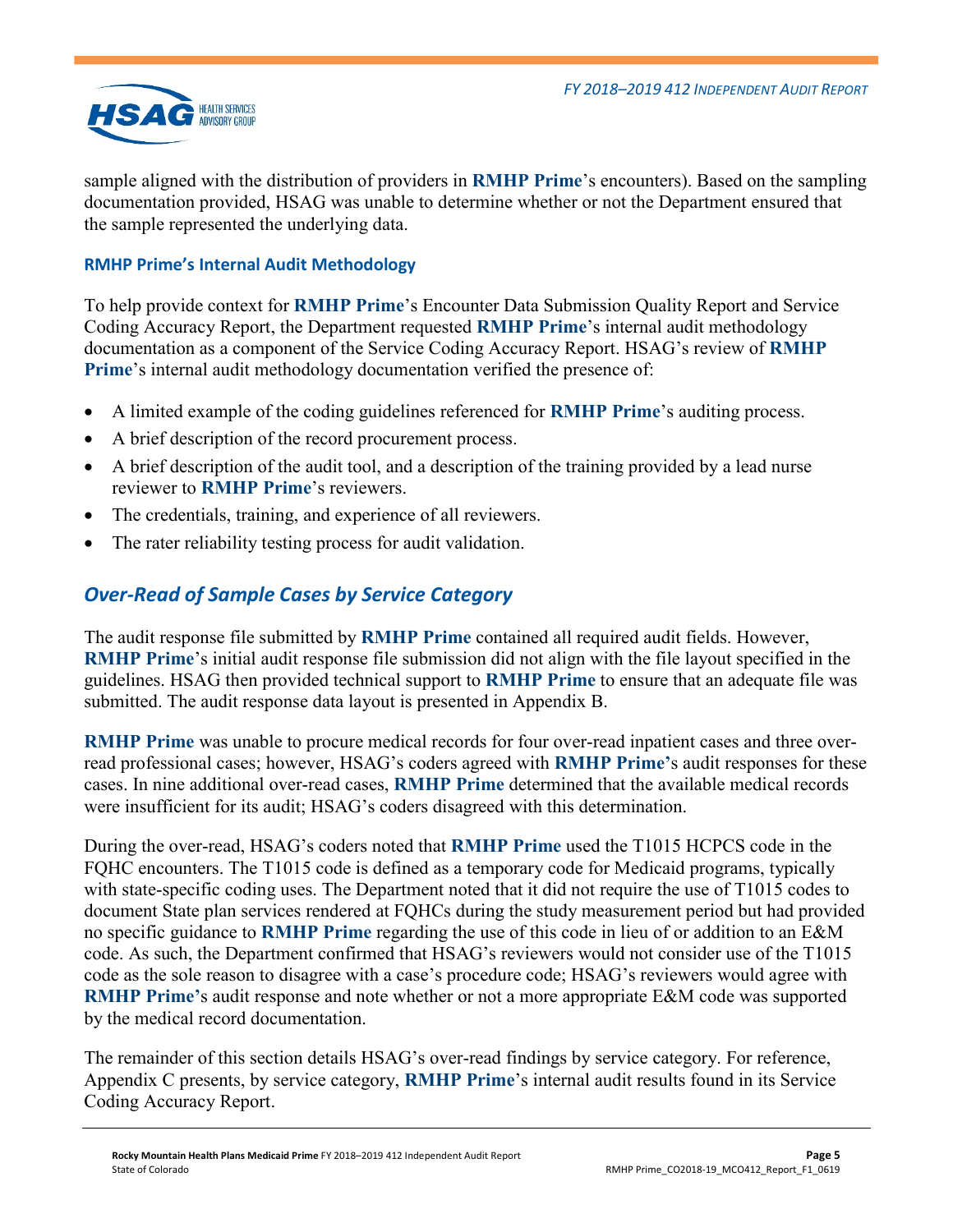

In addition to the results presented in this report, HSAG has provided the Department with supplemental spreadsheets detailing, by claim type, the nature of the disagreement for any data element about which HSAG's coder disagreed with **RMHP Prime**'s audit determination. This MS Excel workbook is referenced in the remainder of the report as the Case-Level Disagreement List.

### **Inpatient Cases**

[Figure 1](#page-7-0) presents the aggregate results from HSAG's over-read of the 20 inpatient cases. Agreement values range from 90.0 percent to 100 percent for individual elements, where 100 percent represents complete agreement between **RMHP Prime**'s internal audit results and HSAG's over-read results, and 0 percent represents complete disagreement.

<span id="page-7-0"></span>

### **Audited Elements**

Complete agreement for a sampled inpatient encounter occurred when HSAG's over-read results indicated agreement with **RMHP Prime**'s audit response for each of the six assessed data elements. Of the 20 sampled inpatient encounters, over-read results demonstrated complete agreement for 17 cases, producing an 85.0 percent aggregate agreement rate. HSAG's over-read results agreed with **RMHP Prime**'s audit responses for all cases (i.e., complete agreement) for the *Service End Date*, *Surgical Procedure Code*, *Documented Surgical Procedure Code*, and *Diagnosis Code* data elements. The lowest agreement rate (90.0 percent) was observed for the *Service Start Date* data elements.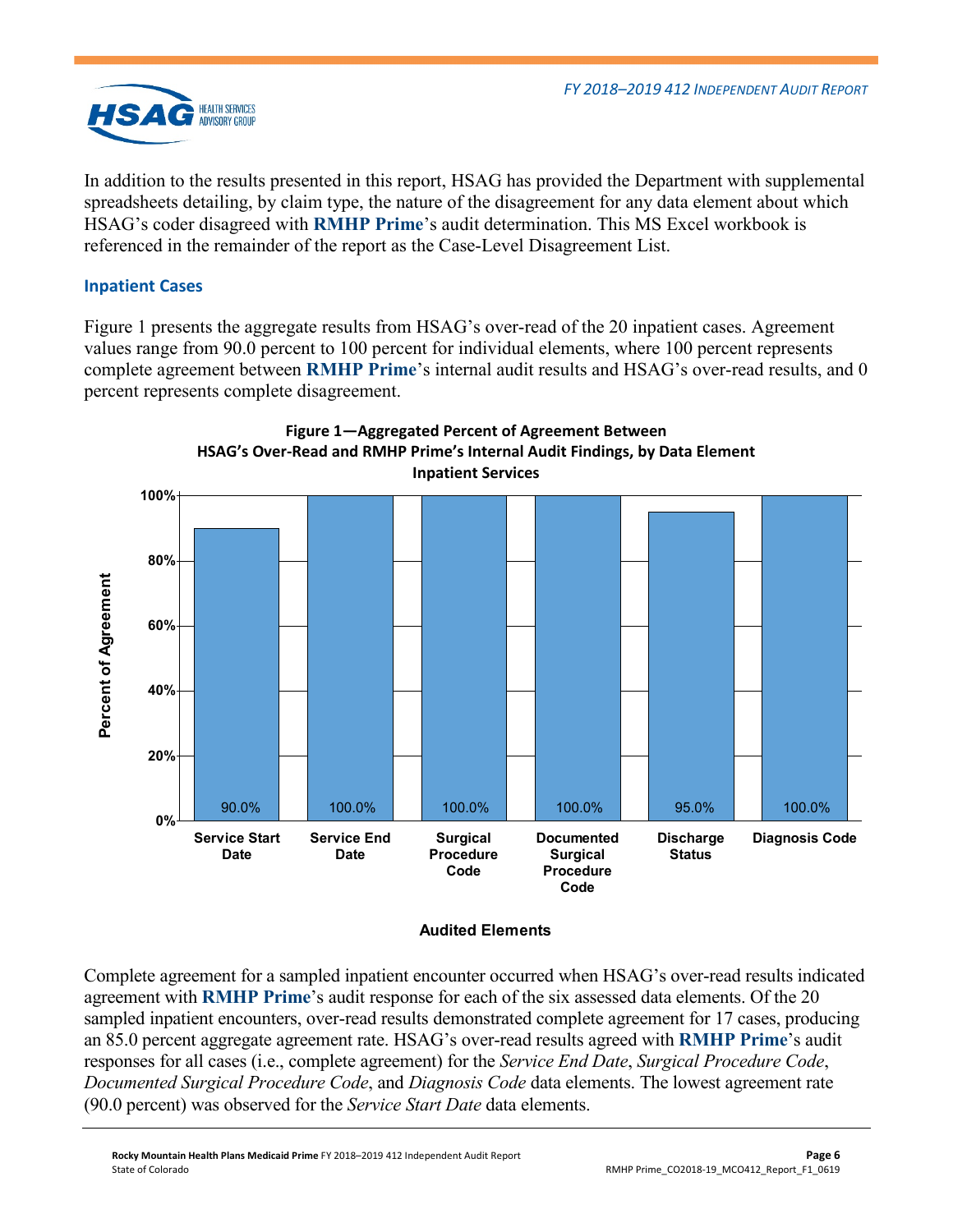

HSAG's reviewers determined that medical record documentation did not align with the encounter data for the three audited data elements for which **RMHP Prime**'s audit results were inconsistent with HSAG's over-read results. The three data elements in disagreement represented three sampled over-read cases.

### **Outpatient Cases**

[Figure 2](#page-8-0) presents the aggregate results from HSAG's over-read of the 20 outpatient cases. Agreement values range from 90.0 percent to 95.0 percent for individual elements, where 100 percent represents complete agreement between **RMHP Prime**'s internal audit results and HSAG's over-read results, and 0 percent represents complete disagreement.

<span id="page-8-0"></span>

# **Figure 2—Aggregated Percent of Agreement Between**

### **Audited Elements**

Complete agreement occurred when HSAG's over-read results indicated agreement with **RMHP Prime**'s audit response for each of the five individual data elements assessed for a sampled outpatient encounter. Of the 20 sampled outpatient encounters, over-read results demonstrated complete agreement for 17 cases, producing an 85.0 percent aggregate agreement rate. The highest agreement rates (each 95.0 percent) were observed for the *Date of Service*, *Procedure Code*, and *Documented Procedure Code* data elements. The lowest agreement rates (each 90.0 percent) were observed for the *Units* and *Diagnosis Code* data elements.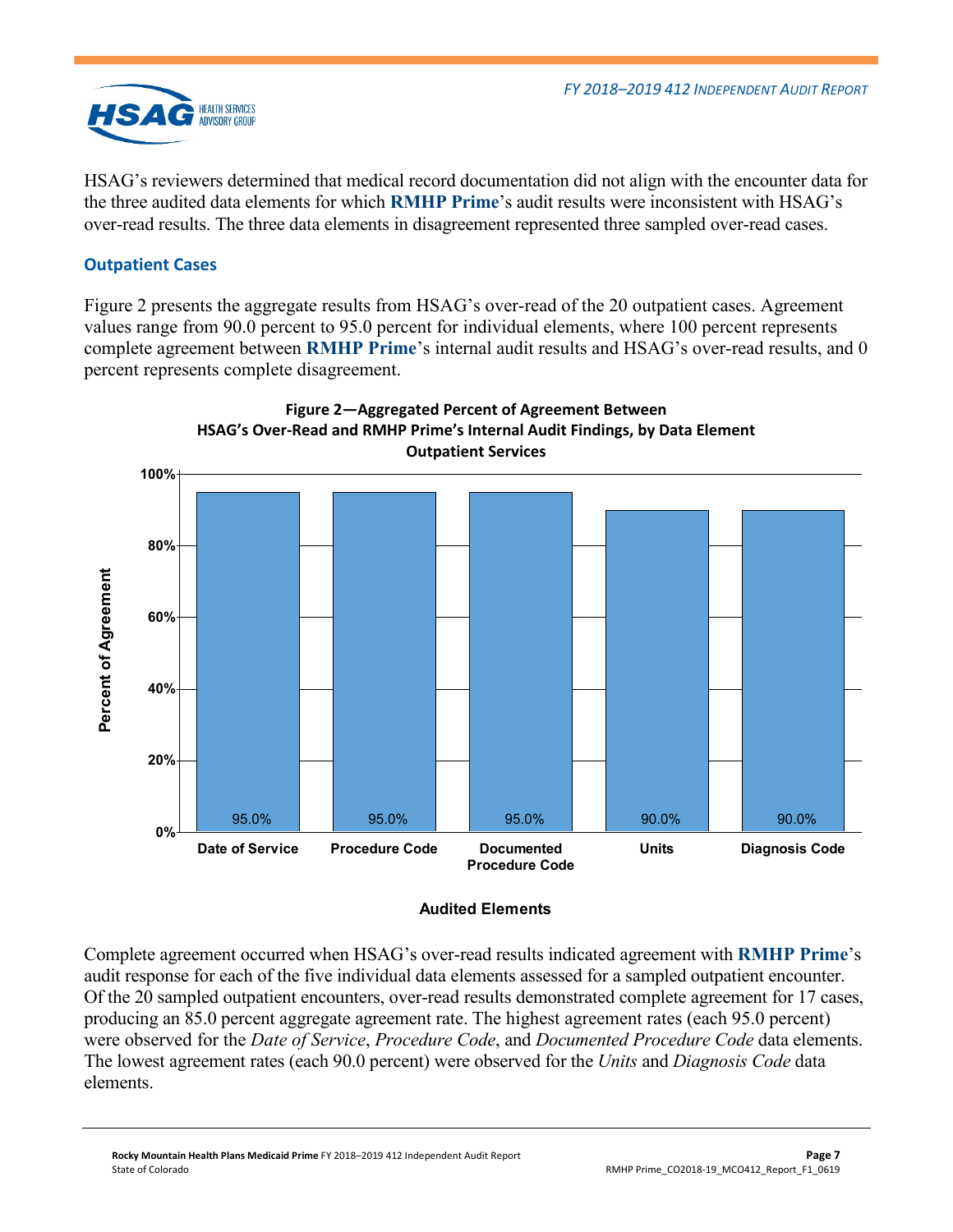

HSAG's reviewers determined that medical record documentation did not align with the encounter data or **RMHP Prime**'s documented information for two of the seven audited data elements for which **RMHP Prime's audit results were inconsistent with HSAG's over-read results. For the remaining five** data elements, **RMHP Prime**'s auditors reported no documentation or insufficient documentation to record an audit response value; HSAG's reviewers disagreed with this assessment. The seven data elements in disagreement represented three sampled over-read cases.

### **Professional Cases**

[Figure 3](#page-9-0) presents the aggregate results from HSAG's over-read of the 20 professional cases. Agreement values range from 85.0 percent to 100 percent for individual elements, where 100 percent represents complete agreement between **RMHP Prime**'s internal audit results and HSAG's over-read results, and 0 percent represents complete disagreement.

<span id="page-9-0"></span>



### **Audited Elements**

Complete agreement occurred when HSAG's over-read results indicated agreement with **RMHP Prime**'s audit response for each of the five individual data elements assessed for a sampled professional encounter. Of the 20 sampled professional encounters, over-read results demonstrated complete agreement for 14 cases, producing a 70.0 percent aggregate agreement rate. HSAG's over-read results agreed with **RMHP Prime**'s audit responses for all cases (i.e., complete agreement) for the *Date of*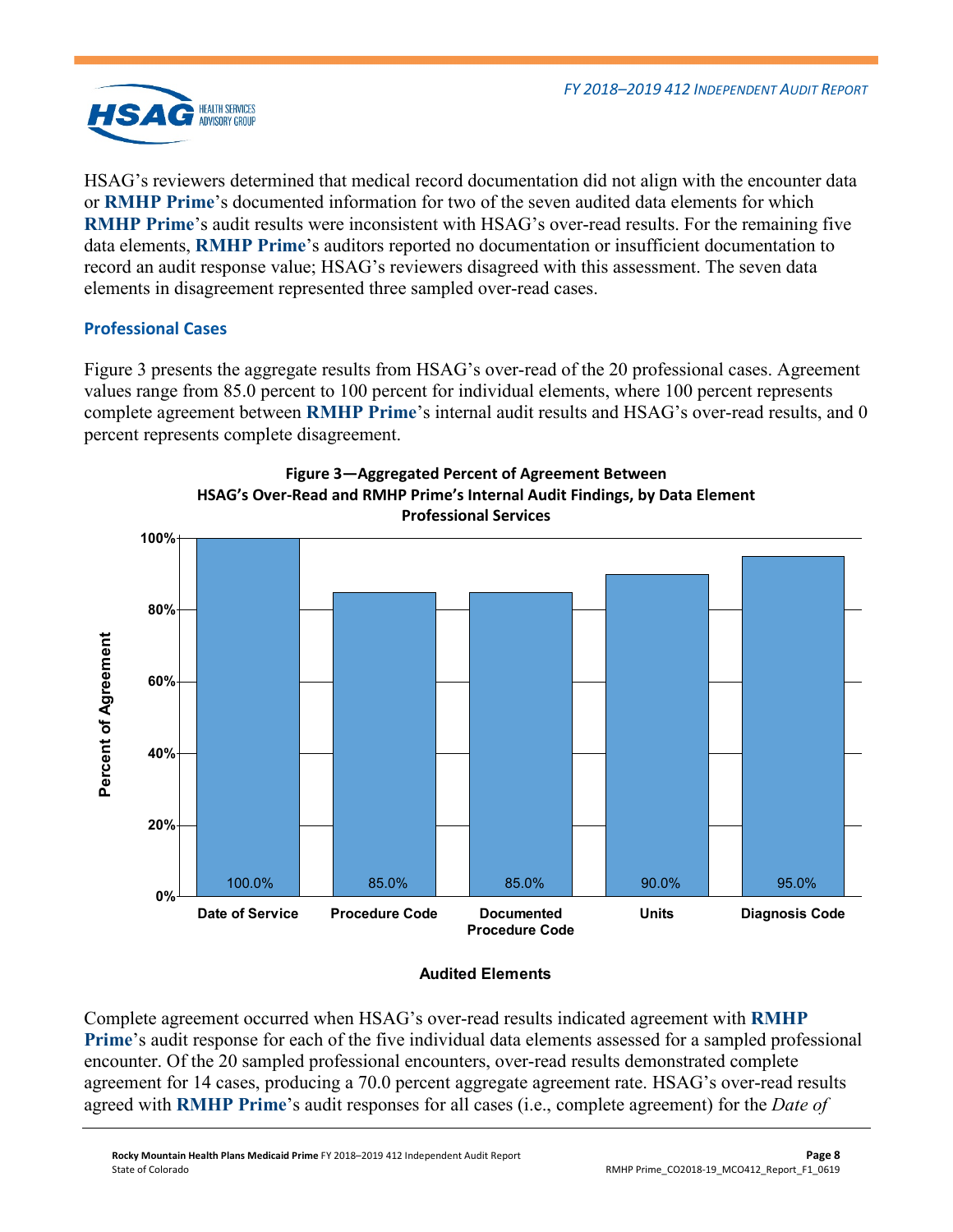

*Service* data element. The lowest agreement rates (each 85.0 percent) were observed for the *Procedure Code* and *Documented Procedure Code* data elements.

HSAG's reviewers determined that medical record documentation did not align with the encounter data or **RMHP Prime** documented information for six of the nine audited data elements for which **RMHP Prime**'s audit results were inconsistent with HSAG's over-read results. The nine data elements in disagreement represented six sampled over-read cases.

### **FQHC Cases**

[Figure 4](#page-10-0) presents the aggregate results from HSAG's over-read of the 20 FQHC cases. Agreement values range from 60.0 percent to 75.0 percent for individual elements, where 100 percent represents complete agreement between **RMHP Prime**'s internal audit results and HSAG's over-read results, and 0 percent represents complete disagreement.

<span id="page-10-0"></span>



### **Audited Elements**

Complete agreement occurred when HSAG's over-read results indicated agreement with **RMHP Prime**'s audit response for each of the five individual data elements assessed for a sampled FQHC encounter. Of the 20 sampled FQHC encounters, over-read results demonstrated complete agreement for 10 cases, producing a 50.0 percent aggregate agreement rate. The highest agreement rates (each 75.0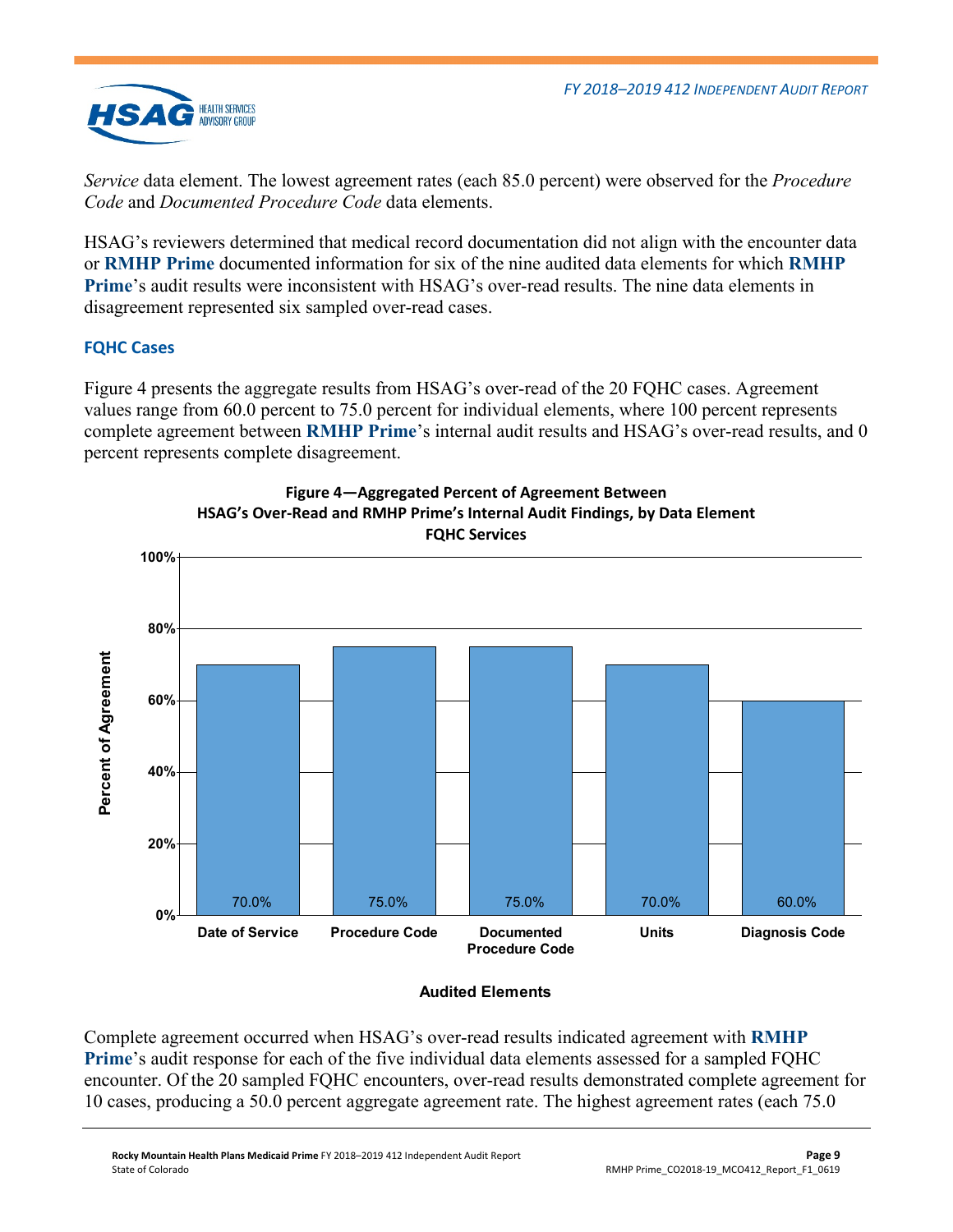

percent) were observed for the *Procedure Code* and *Documented Procedure Code* data elements*.* The lowest agreement rate (60.0 percent) was observed for the *Diagnosis Code* data element.

HSAG's reviewers determined that medical record documentation did not align with the encounter data or **RMHP Prime**'s documented information for five of the 30 audited data elements for which **RMHP Prime**'s audit results were inconsistent with HSAG's over-read results. For the remaining 25 data elements, **RMHP Prime**'s auditors reported no documentation or insufficient documentation to record an audit response value; HSAG's reviewers disagreed with this assessment. The 30 data elements in disagreement represented 10 sampled over-read cases.

## <span id="page-11-0"></span>**Conclusions**

HSAG performed a desk review of the Department's sampling methodology, assessing documentation that outlined key steps in the Department's generation of the 412-case sample. **RMHP Prime** conducted its internal audit of the 412 cases sampled by the Department; however, the Department's sampling methodology may not have resulted in a representative sample of the encounter data eligible for study inclusion. For example, the Department reported to HSAG that it selected the first 3,000 data rows meeting the study criteria, rather than generating a random sample from all study-eligible encounters. Had the input data set been sorted by date of service, encounters with a date of service at the end of the measurement period may have been inadvertently excluded from the sample, resulting in a sample not representative of the complete encounter data file. The Department's sampling methodology documentation did not include information on the preparation of the input data that would have allowed HSAG to determine if the 412-case sample list was representative of all relevant encounter data. Additionally, the Department provided no details regarding a runout interval between the study measurement period and the date on which the encounters were compiled for sample generation. Depending on the Department's data collection and storage processes, the length of a run-out interval prior to sampling could limit the encounters included in the study, biasing the sample toward encounters for services occurring earlier in the study period.

HSAG's over-read results indicated complete agreement with **RMHP Prime**'s internal audit results for 58 of the 80 sampled encounters, resulting in a 72.5 percent agreement rate. [Table 1](#page-11-1) shows case-level and element-level accuracy rates by service category.

|                                   |                                 | <b>Case-Level Accuracy</b>                                 | <b>Element-Level Accuracy</b>      |                                                            |  |
|-----------------------------------|---------------------------------|------------------------------------------------------------|------------------------------------|------------------------------------------------------------|--|
| <b>Service</b><br><b>Category</b> | <b>Total Number</b><br>of Cases | <b>Percent With</b><br><b>Complete</b><br><b>Agreement</b> | <b>Total Number</b><br>of Elements | <b>Percent With</b><br><b>Complete</b><br><b>Agreement</b> |  |
| Inpatient                         | 20                              | 85.0                                                       | 120                                | 97.5                                                       |  |
| Outpatient                        | 20                              | 85.0                                                       | 100                                | 93.0                                                       |  |
| Professional                      | 20                              | 70.0                                                       | 100                                | 91.0                                                       |  |
| FQHC                              | 20                              | 50.0                                                       | 100                                | 70.0                                                       |  |
| <b>Total</b>                      | 80                              | 72.5                                                       | 420                                | 88.3                                                       |  |

<span id="page-11-1"></span>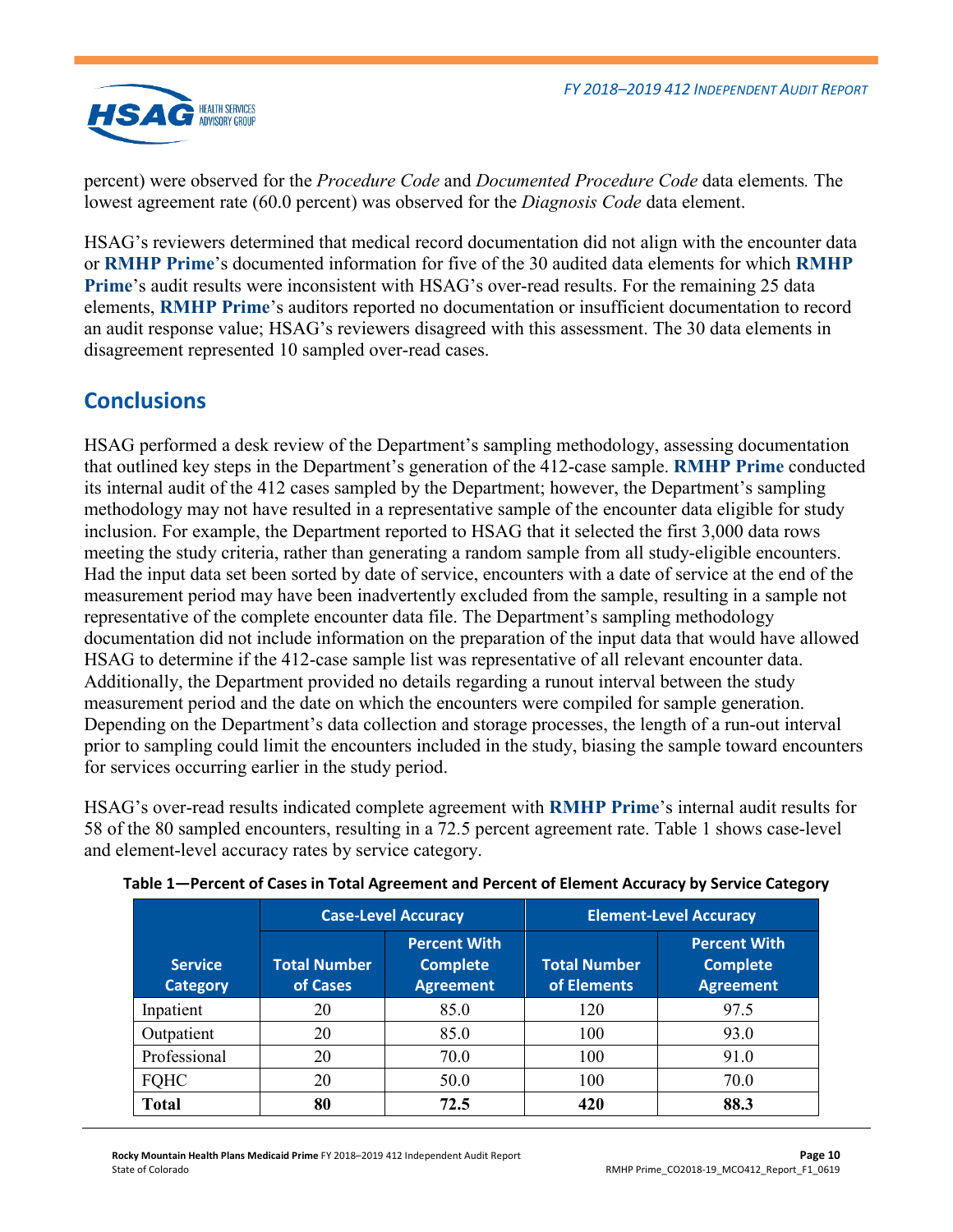

Cases in which HSAG's reviewers disagreed with **RMHP Prime**'s audit results are divided into the following general categories:

- Cases in which HSAG's reviewers and **RMHP Prime**'s reviewers disagreed on the encounter data elements supported by the medical record.
- Cases that contained the **RMHP Prime** reviewer's comments stating that the medical record was insufficiently authenticated, though HSAG's reviewers disagreed. Most of these instances involved FOHC cases.

**RMHP Prime** provided medical record documentation for 73 of the 80 sampled over-read cases, and HSAG's over-read results were not impacted by **RMHP Prime**'s medical record procurement for this study.

Results from HSAG's FY 2018–2019 MCO over-read suggest opportunities for **RMHP Prime** to improve its audit processes and encounter data quality. Overall, results from HSAG's FY 2018–2019 MCO over-read showed that HSAG's coders agreed with **RMHP Prime**'s reviewers for 88.3 percent of individual audited data elements. Agreement rates among the different service categories were highest for inpatient cases (97.5 percent) and lowest among FQHC cases (70.0 percent). As reported in **RMHP Prime**'s Service Coding Accuracy Report, **RMHP Prime**'s reviewers consistently recorded low agreement rates for *Procedure Code* and *Procedure Code Modifier* as well as no agreement rate greater than 90 percent, suggesting opportunities for root cause analyses to determine barriers to encounter data quality*.*

### <span id="page-12-0"></span>**Recommendations**

The Department designed this study to assess the accuracy with which **RMHP Prime** audits physical health encounters in support of the Department's overall encounter data quality efforts. Therefore, HSAG recommends that findings associated with this independent audit be used for the Department's information and not for performance measurement or compliance monitoring purposes.

The Department continues to transition its encounter data process to a new Medicaid Management Information System (MMIS), interChange; and **RMHP Prime** will submit encounter data directly into the MMIS. For validation purposes, **RMHP Prime** will continue to submit encounter data flat files to the Department in parallel with MMIS submissions for a period of time determined by the Department. This change to the encounter data process will require enhanced data monitoring by the Department and **RMHP Prime** to ensure encounter data timeliness and accuracy as well as comparability between encounter data provided by **RMHP Prime** under the new and legacy systems.

FY 2018–2019 is **RMHP Prime**'s first year participating in the independent MCO audit. However, HSAG requested feedback from the Department regarding quality improvement actions resulting from prior years' independent MCO audit recommendations. In its response, the Department noted ongoing work with its encounter data system vendor to improve the encounter data documentation guiding the MCOs' data submissions.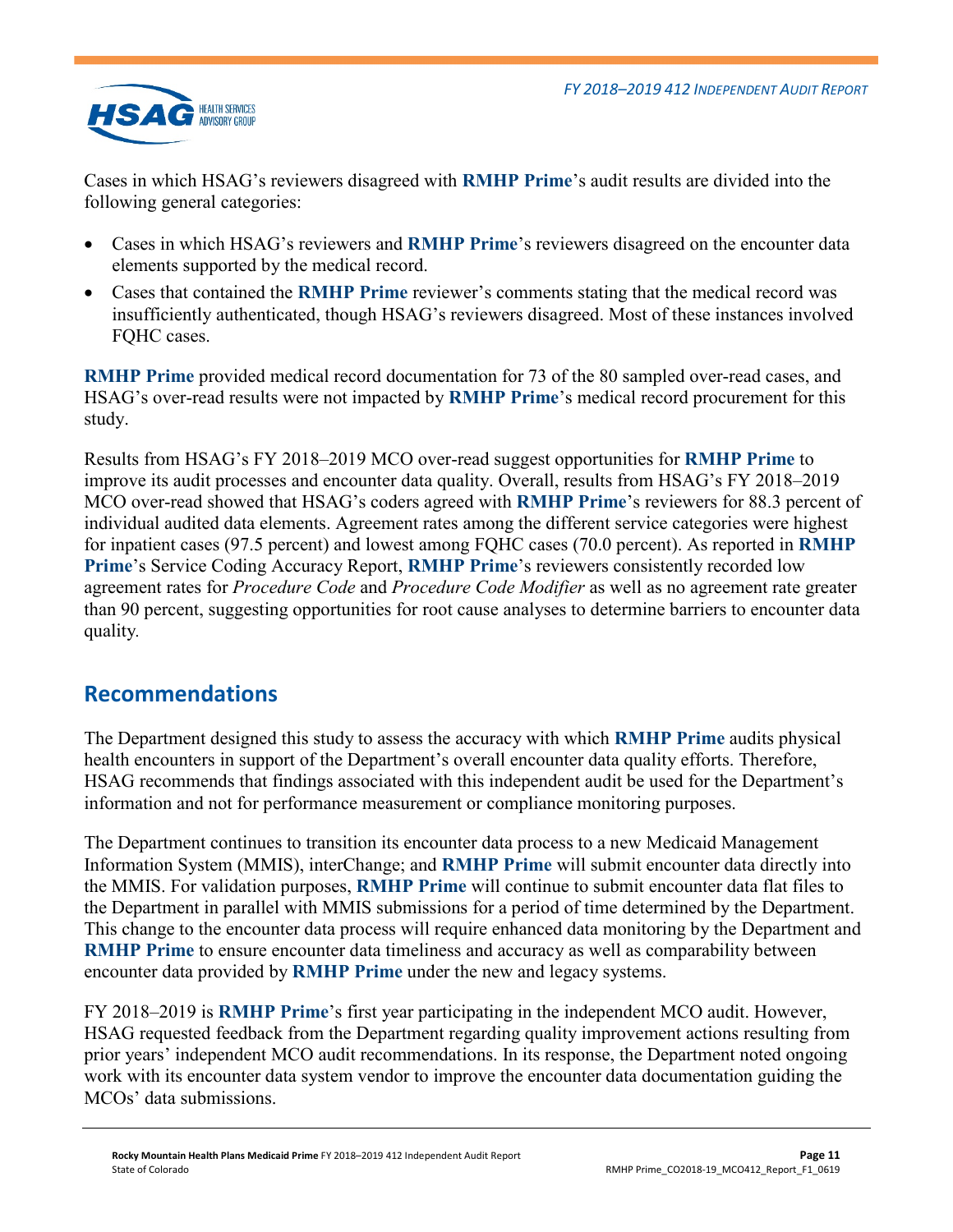

Based on HSAG's document review, **RMHP Prime**'s service coding accuracy results, and the over-read results described in this report, HSAG offers the following recommendations to improve the quality of **RMHP Prime**'s encounter data.

- The Department's sampling methodology was limited to SQL code and a bulleted summary of the SQL code steps; therefore, HSAG recommends that the Department thoroughly document the sampling methodology to ensure that the sample is representative of all encounters eligible for study inclusion.
	- For example, HSAG recommends that the Department's Rates Section update the sampling documentation to define the terms used in the documentation, include an excerpt of sampling code, and describe any limitations on the sample frame (e.g., how to limit the universe of encounters or the code values for the different claim types).
	- As a final step in the sampling process, HSAG recommends that the Department's Rates Section perform validity checks on the 412 sample lists to verify that the sample is representative of the encounter data from which it was selected (e.g., compare distribution of the submission dates and/or providers among the sampled encounters and the sample frame).
- **RMHP Prime**'s FQHC encounters included the T1015 HCPCS code, and the Department confirmed that no specific guidance was provided to **RMHP Prime** regarding the use of this code in lieu of or addition to an E&M code. The T1015 code is not required to identify specific State plan services; therefore, HSAG recommends that the Department's Rates Section collaborate with the Department's contract administrator for **RMHP Prime** to provide formal guidance to **RMHP Prime** regarding the expected use of the T1015 code in encounter data submissions to the Department.
- **RMHP Prime**'s initial audit response file contained responses that did not align with the guidelines, and its service coding accuracy documentation regarding its audit tool was limited. To maintain audit data integrity, HSAG recommends that **RMHP Prime** consider the following enhancements for independent audits:
	- Thoroughly document audit tool(s), including a written description of the tool development and testing processes.
	- Add built-in logic to the data collection tool to limit reviewers' responses to acceptable response values (e.g., reviewers can only enter "0" or "1" in the tool for a specified data element).
	- Thoroughly document auditor training materials and procedures, including examples of written training and oversight materials and/or decision documents.
- **RMHP Prime's auditors determined that selected medical records were insufficient to meet auditing** standards (e.g., missing key documentation elements such as the provider's signature). However, HSAG's reviewers disagreed with this assessment, noting that the medical records supported the encounter data. HSAG recommends that **RMHP Prime** assess internal auditing processes and document what is expected of MCO 412 auditors. HSAG also recommends that **RMHP Prime** follow up with the FQHCs during future medical record procurement activities to ensure that medical records are submitted in a standardized format and contain the information needed to authenticate an encounter.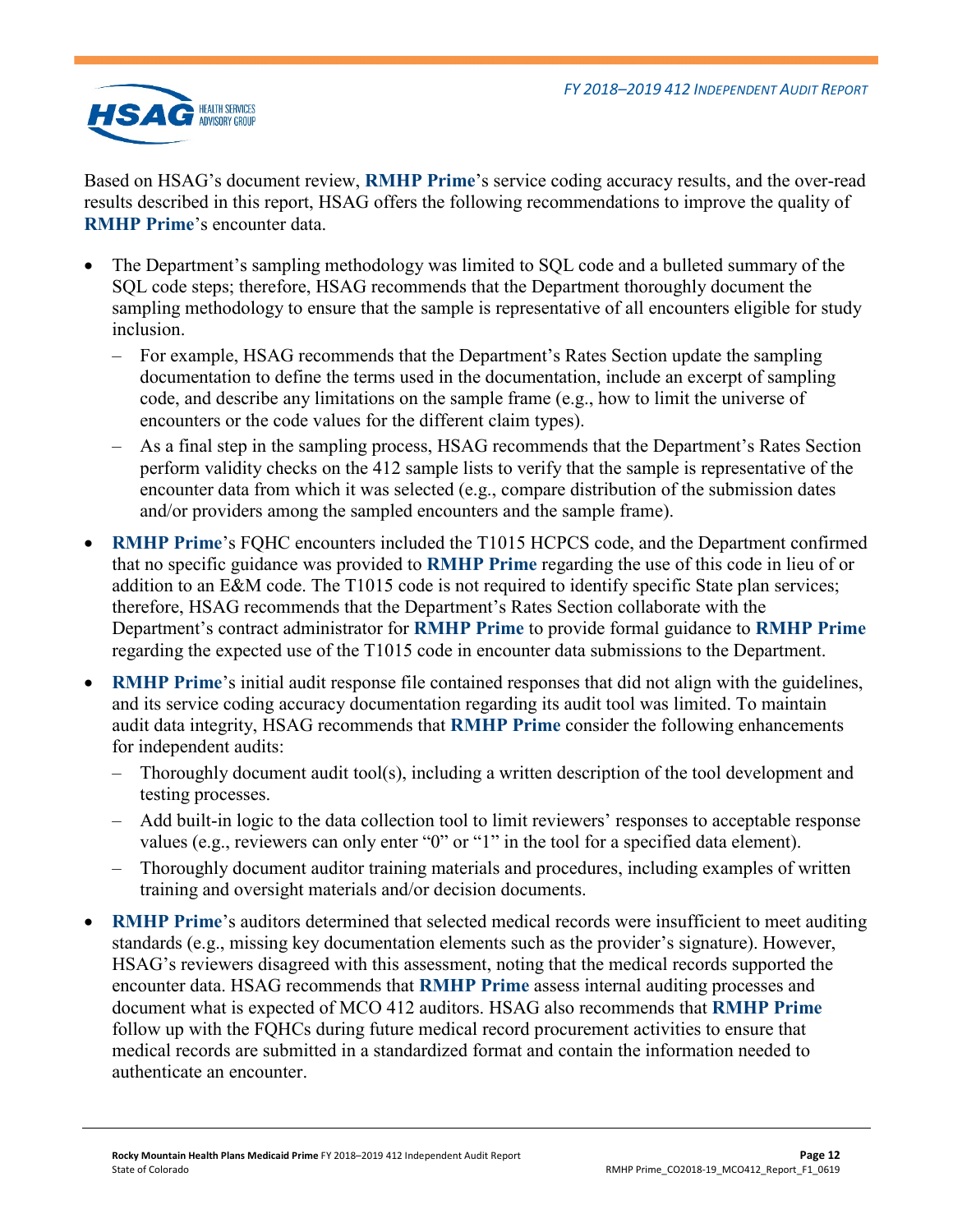

- **RMHP Prime**'s service coding accuracy results showed a significant number of cases with procedure code data values not supported by medical record documentation, as well as variation in disagreement rates between service categories. To ensure that **RMHP Prime** has implemented quality improvement actions to address these encounter data deficiencies, HSAG recommends that the Department's contract administrator for **RMHP Prime**:
	- Request copies of **RMHP Prime**'s provider training and/or corrective action documentation.
	- Request copies of **RMHP Prime**'s policies and procedures for monitoring providers' data submissions.
	- Collaborate with the Department's Rates Section to review **RMHP Prime**'s encounter data quality documents and verify that **RMHP Prime** is monitoring encounter data quality and ensuring that providers are trained to submit encounters that accurately reflect the medical record documentation.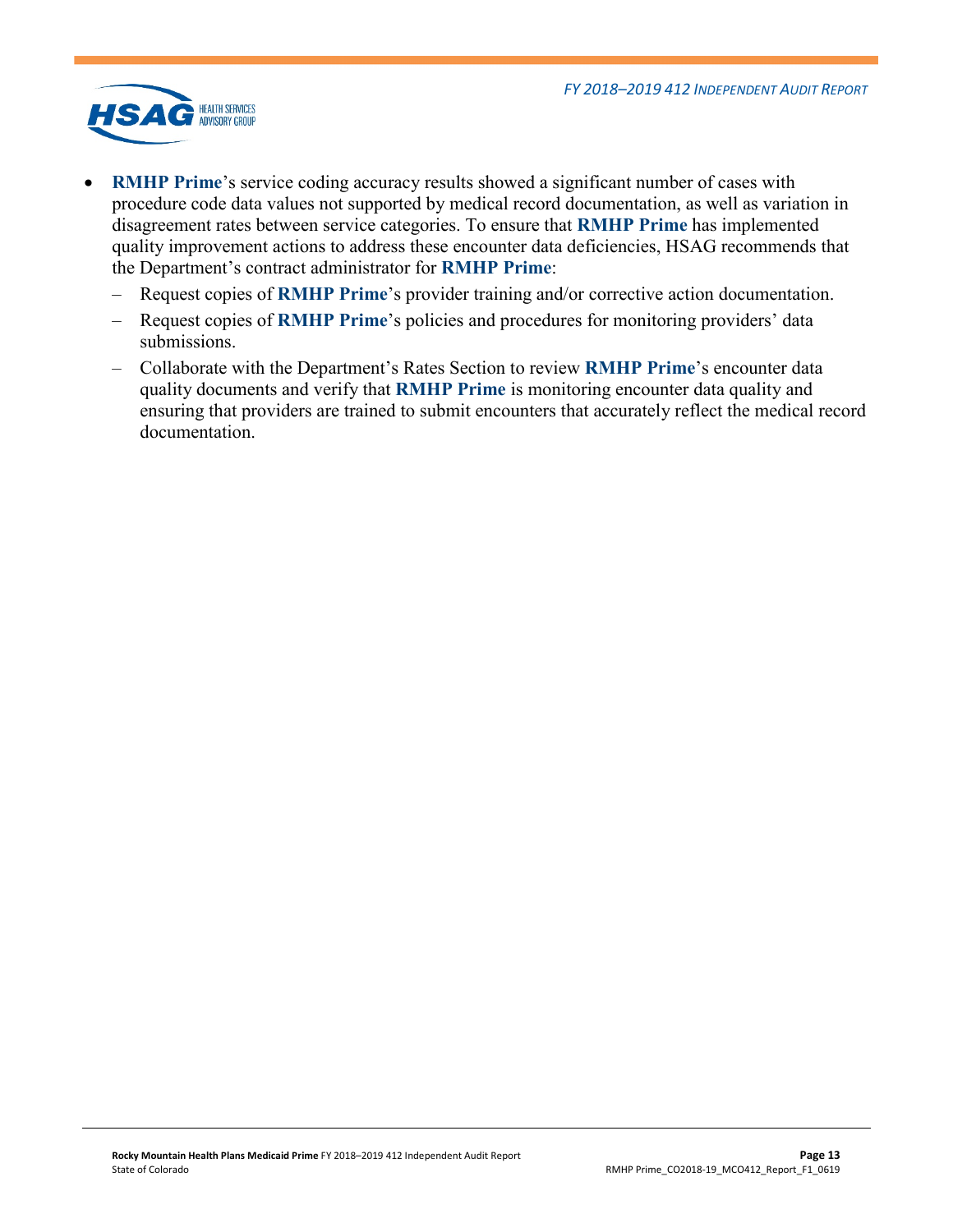

## **Appendix A. Physical Health Encounter Data Flat File Specifications**

<span id="page-15-0"></span>This table was copied from the *FY 2018–2019 Annual MCO Encounter Data Quality Review Guidelines Appendix II, Rocky Mountain Health Plan Flat File Encounter Data Specification*.

|              | <b>Data Field Name</b> | <b>Format</b> | <b>General Description</b>                    |
|--------------|------------------------|---------------|-----------------------------------------------|
| $\mathbf{1}$ | INT ENC ID             | VARCHAR (25)  | MCO Assigned Claim Identifier                 |
| 2            | MCAID ID               | VARCHAR (9)   | State Assigned Client Medicaid ID             |
| 3            | CLNT FST NM            | VARCHAR (255) | <b>Client First Name</b>                      |
| 4            | CLNT MID NM            | VARCHAR (255) | Client Middle Name                            |
| 5            | CLNT LST NM            | VARCHAR (255) | <b>Client Last Name</b>                       |
| 6            | <b>CLNT DOB</b>        | <b>DATE</b>   | Client Date of Birth                          |
| 7            | PROV MCAID ID          | VARCHAR (10)  | State Assigned MCO Provider ID                |
| 8            | PROV NPI               | VARCHAR (10)  | CMS Assigned MCO Provider NPI                 |
| 9            | <b>BILL PROV ID</b>    | VARCHAR (10)  | <b>Billing Provider Medicaid ID</b>           |
| 10           | <b>BILL PROV NM</b>    | VARCHAR (255) | <b>Billing Provider Name</b>                  |
| 11           | <b>BILL PROV ZIP</b>   | VARCHAR (10)  | <b>Billing Provider Zip Code</b>              |
| 12           | <b>BILL PROV TYP</b>   | VARCHAR (255) | <b>Billing Provider Type</b>                  |
| 13           | BILL PROV SPCLTY CD    | VARCHAR (25)  | <b>Billing Provider Specialty Code</b>        |
| 14           | BILL PROV SPCLTY DESC  | VARCHAR (255) | Billing Provider Specialty Code Description   |
| 15           | <b>REND PROV ID</b>    | VARCHAR (25)  | Rendering Provider Medicaid ID                |
| 16           | REND_PROV NM           | VARCHAR (255) | Rendering Provider Name                       |
| 17           | <b>REND PROV ZIP</b>   | VARCHAR (10)  | Rendering Provider Zip Code                   |
| 18           | REND PROV TYP          | VARCHAR (255) | Rendering Provider Type                       |
| 19           | REND PROV SPCLTY CD    | VARCHAR (25)  | Rendering Provider Specialty Code             |
| 20           | REND PROV SPCLTY DESC  | VARCHAR (255) | Rendering Provider Specialty Code Description |
| 21           | <b>ATND_PROV ID</b>    | VARCHAR (25)  | Attending Provider Medicaid ID                |
| 22           | <b>ATND PROV NM</b>    | VARCHAR (255) | <b>Attending Provider Name</b>                |
| 23           | <b>ATND PROV ZIP</b>   | VARCHAR (10)  | Attending Provider Zip Code                   |
| 24           | ATND PROV TYP          | VARCHAR (50)  | Attending Provider Type                       |
| 25           | ATND PROV SPCLTY CD    | VARCHAR (25)  | Attending Provider Specialty Code             |
| 26           | ATND PROV SPCLTY DESC  | VARCHAR (255) | Attending Provider Specialty Code Description |
| 27           | VENDOR TYP             | VARCHAR (25)  | Vendor Type Assignment                        |
| 28           | CLM CTG CD             | VARCHAR (25)  | Claim Category Code                           |
| 29           | CLM NUM                | VARCHAR (50)  | Claim Number                                  |
| 30           | CLM LNE NUM            | VARCHAR (50)  | Claim Line Number                             |
| 31           | SRV SRT DT             | <b>DATE</b>   | Service Start Date                            |
| 32           | SRV LST DT             | <b>DATE</b>   | Service End Date                              |
| 33           | PD DT                  | <b>DATE</b>   | Paid Date                                     |
| 34           | CLM STS                | VARCHAR (25)  | Claim Payment Status                          |
| 35           | CLM LNE STS            | VARCHAR (25)  | Claim Line Payment Status                     |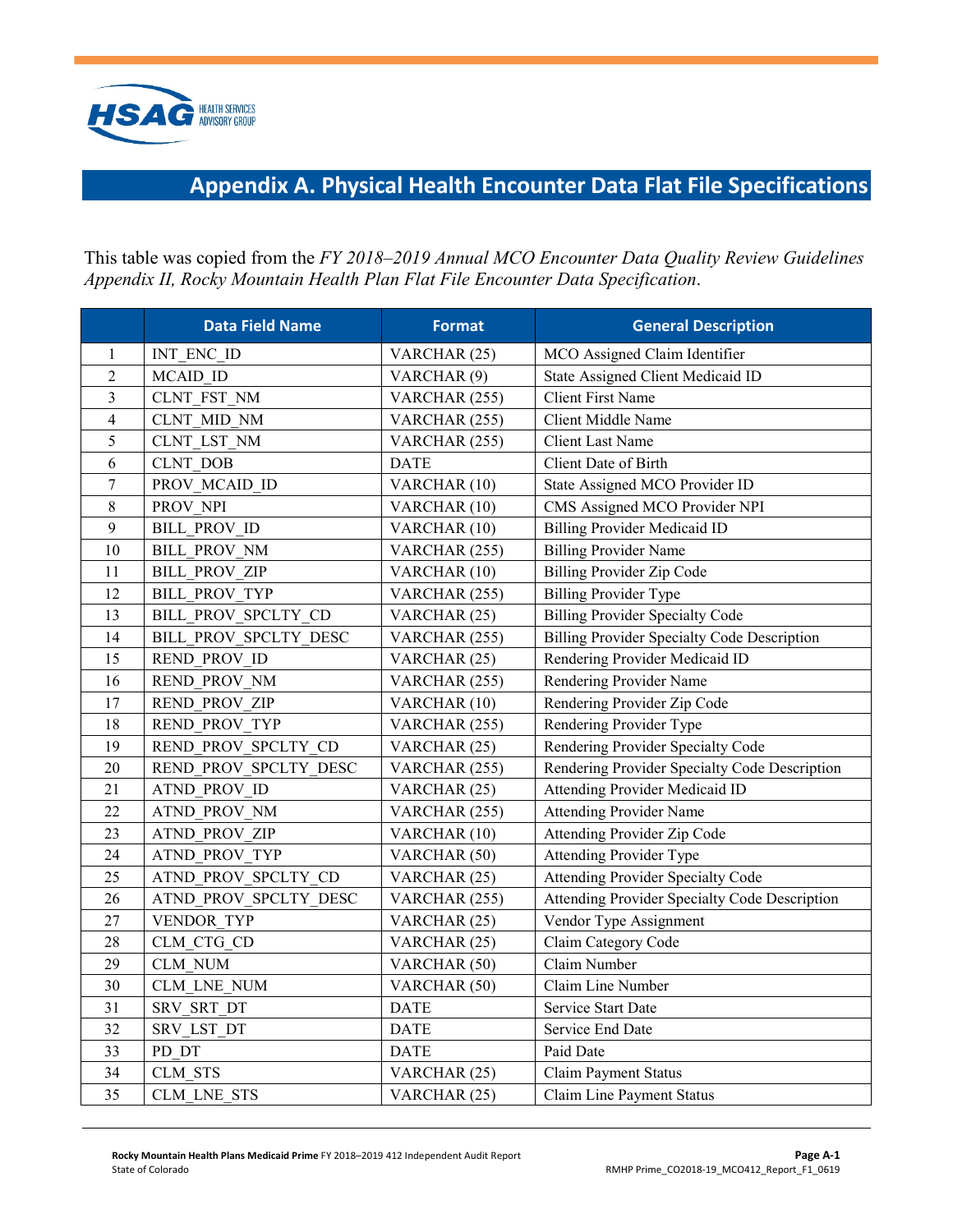

|    | <b>Data Field Name</b> | <b>Format</b> | <b>General Description</b>            |
|----|------------------------|---------------|---------------------------------------|
| 36 | REV CD                 | VARCHAR (25)  | Revenue Code                          |
| 37 | <b>REV DESC</b>        | VARCHAR (255) | Revenue Code Description              |
| 38 | FQHC IND               | VARCHAR (25)  | FQHC/RHC Indicator                    |
| 39 | PROC CD                | VARCHAR (25)  | Procedure Code (CPT/HCPCS)            |
| 40 | PROC CD MOD 1          | VARCHAR (25)  | Procedure Code Modifier 1             |
| 41 | PROC CD MOD 2          | VARCHAR (25)  | Procedure Code Modifier 2             |
| 42 | PROC CD MOD 3          | VARCHAR (25)  | Procedure Code Modifier 3             |
| 43 | PROC CD MOD 4          | VARCHAR (25)  | Procedure Code Modifier 4             |
| 44 | PROC CD MOD 5          | VARCHAR (25)  | Procedure Code Modifier 5             |
| 45 | SRG PROC CD 1          | VARCHAR (25)  | Surgical Procedure Code 1             |
| 46 | SRG PROC CD 2          | VARCHAR (25)  | Surgical Procedure Code 2             |
| 47 | SRG PROC CD 3          | VARCHAR (25)  | Surgical Procedure Code 3             |
| 48 | SRG PROC CD 4          | VARCHAR (25)  | Surgical Procedure Code 4             |
| 49 | SRG PROC CD 5          | VARCHAR (25)  | Surgical Procedure Code 5             |
| 50 | SRG PROC CD 1 DESC     | VARCHAR (255) | Surgical Procedure Code 1 Description |
| 51 | SRG PROC CD 2 DESC     | VARCHAR (255) | Surgical Procedure Code 2 Description |
| 52 | SRG PROC CD 3 DESC     | VARCHAR (255) | Surgical Procedure Code 3 Description |
| 53 | SRG PROC CD 4 DESC     | VARCHAR (255) | Surgical Procedure Code 4 Description |
| 54 | SRG PROC CD 5 DESC     | VARCHAR (255) | Surgical Procedure Code 5 Description |
| 55 | <b>ICD VER</b>         | VARCHAR (25)  | ICD Version                           |
| 56 | DIAG CD 1              | VARCHAR (25)  | Diagnosis Code 1                      |
| 57 | DIAG CD 2              | VARCHAR (25)  | Diagnosis Code 2                      |
| 58 | DIAG CD 3              | VARCHAR (25)  | Diagnosis Code 3                      |
| 59 | DIAG CD 4              | VARCHAR (25)  | Diagnosis Code 4                      |
| 60 | DIAG CD 5              | VARCHAR (25)  | Diagnosis Code 5                      |
| 61 | DIAG_CD 6              | VARCHAR (25)  | Diagnosis Code 6                      |
| 62 | DIAG CD 7              | VARCHAR (25)  | Diagnosis Code 7                      |
| 63 | DIAG CD 8              | VARCHAR (25)  | Diagnosis Code 8                      |
| 64 | DIAG_CD 9              | VARCHAR (25)  | Diagnosis Code 9                      |
| 65 | DIAG CD 1 DESC         | VARCHAR (255) | Diagnosis Code 1 Description          |
| 66 | DIAG CD 2 DESC         | VARCHAR (255) | Diagnosis Code 2 Description          |
| 67 | DIAG CD 3 DESC         | VARCHAR (255) | Diagnosis Code 3 Description          |
| 68 | DIAG CD 4 DESC         | VARCHAR (255) | Diagnosis Code 4 Description          |
| 69 | DIAG CD 5 DESC         | VARCHAR (255) | Diagnosis Code 5 Description          |
| 70 | DIAG CD 6 DESC         | VARCHAR (255) | Diagnosis Code 6 Description          |
| 71 | DIAG CD 7 DESC         | VARCHAR (255) | Diagnosis Code 7 Description          |
| 72 | DIAG CD 8 DESC         | VARCHAR (255) | Diagnosis Code 8 Description          |
| 73 | DIAG CD 9 DESC         | VARCHAR (255) | Diagnosis Code 9 Description          |
| 74 | $\rm NDC$              | VARCHAR (25)  | National Drug Code                    |
| 75 | <b>DSCHRG STS</b>      | VARCHAR (25)  | Discharge Status                      |
| 76 | POS CD                 | VARCHAR (25)  | Place of Service Code                 |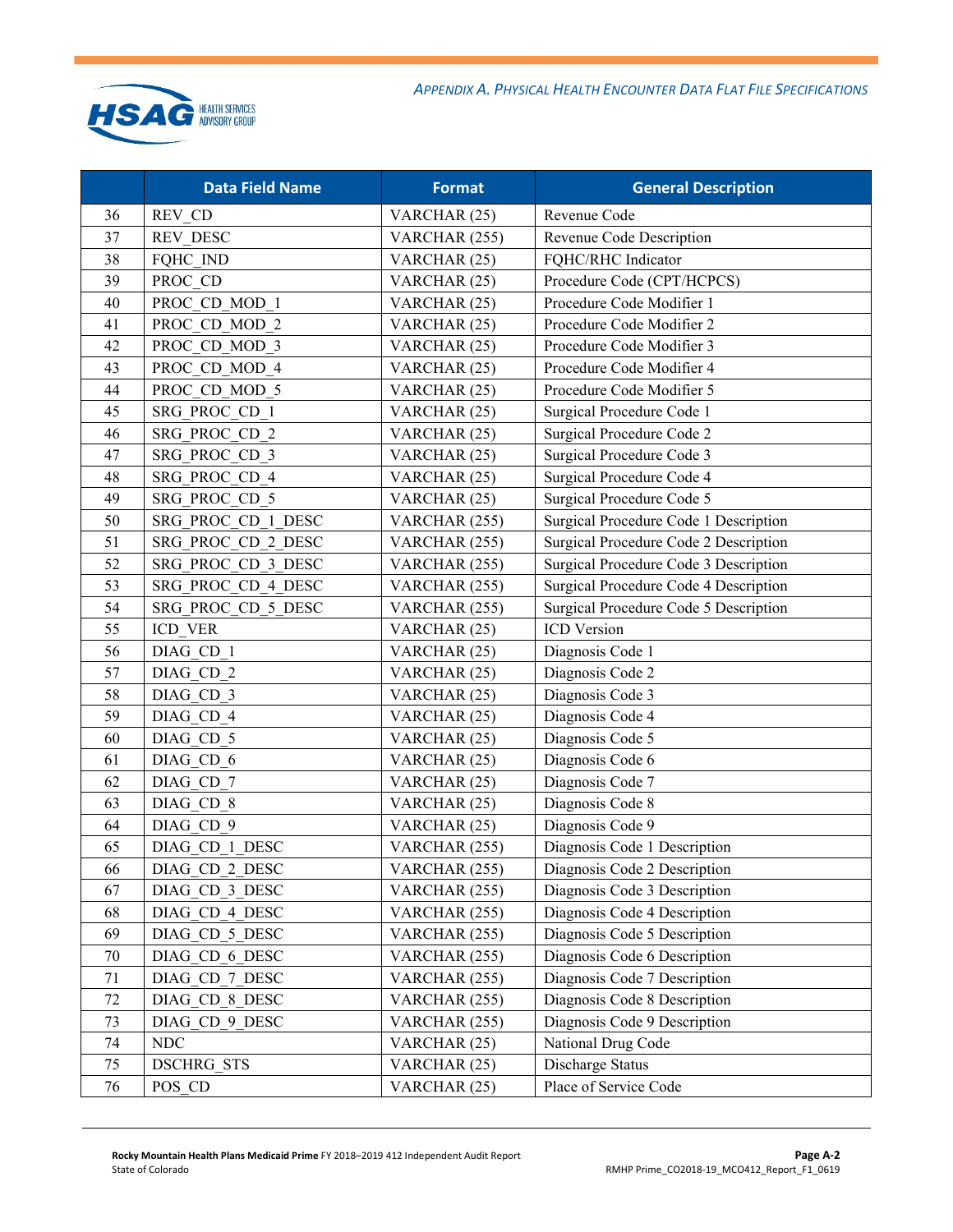

*APPENDIX A. PHYSICAL HEALTH ENCOUNTER DATA FLAT FILE SPECIFICATIONS*

|    | <b>Data Field Name</b> | Format          | <b>General Description</b>        |
|----|------------------------|-----------------|-----------------------------------|
| 77 | POS CD DESC            | VARCHAR (255)   | Place of Service Code Description |
| 78 | <b>QTY</b>             | NUMBER $(25,2)$ | Quantity                          |
| 79 | <b>BILLED AMT</b>      | NUMBER $(25,2)$ | <b>Billed Amount</b>              |
| 80 | ALLOWED AMT            | NUMBER $(25,2)$ | Allowed Amount                    |
| 81 | TPL AMT                | NUMBER $(25,2)$ | <b>TPL Amount</b>                 |
| 82 | COPAY AMT              | NUMBER $(25,2)$ | Copayment Amount                  |
| 83 | OTHER AMT              | NUMBER $(25,2)$ | Other Amount                      |
| 84 | NET AMT                | NUMBER $(25,2)$ | Net Amount                        |
| 85 | PD NET AMT             | NUMBER $(25,2)$ | Paid Net Amount                   |
| 86 | BILL TYP CD            | VARCHAR (25)    | <b>Bill Type Code</b>             |
| 87 | BILL TYP CD DESC       | VARCHAR (255)   | <b>Bill Type Code Description</b> |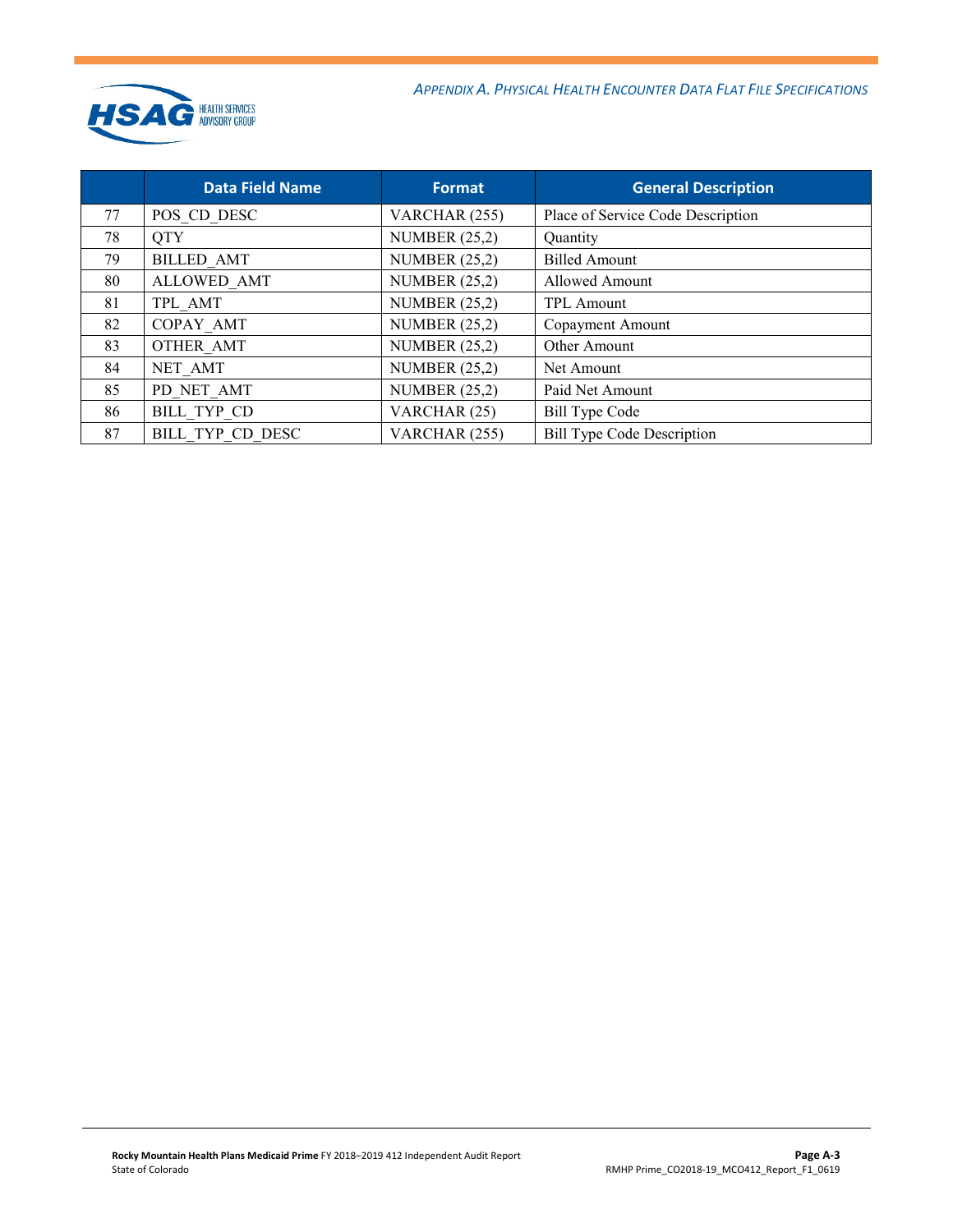

## **Appendix B. Response Data Layout for Encounter Quality Audit**

<span id="page-18-0"></span>This table was copied from the *FY 2018–2019 Annual MCO Encounter Data Quality Review Guidelines Appendix III, Response Data Layout for MCOs' Encounter Data Quality Audit*. Please note that HSAG made minimal edits to the table for readability.

|                  | <b>Data Element (Field)</b>           | <b>Data Description</b>                                                                                                                                                                                                                                              | <b>Format</b> | Length  |
|------------------|---------------------------------------|----------------------------------------------------------------------------------------------------------------------------------------------------------------------------------------------------------------------------------------------------------------------|---------------|---------|
| $\boldsymbol{0}$ | Record No                             | Sequential number for each of 412 records                                                                                                                                                                                                                            | Χ             | Integer |
| 1                | Encounter Procedure Code              | $0 = No$ or insufficient documentation, incorrect code utilized<br>for procedure performed<br>$1 =$ Correct code<br>$9 =$ If data element does not pertain to encounter service type<br>Required for Professional, Outpatient, and FQHC Encounters                   | X             | 1       |
|                  |                                       | See further details in Appendix III following this table*                                                                                                                                                                                                            |               |         |
| 2                | Encounter Procedure Code<br>Modifier  | $0 = No$ or insufficient documentation, incorrect code modifier<br>utilized for procedure performed<br>$1 =$ Correct code modifier<br>$9 =$ If data element does not pertain to encounter service type<br>Required for Professional, Outpatient, and FQHC Encounters | X             | 1       |
| 3                | Encounter_Surgical_Procedure_<br>Code | $0 = No$ or insufficient documentation, incorrect code utilized<br>for surgical procedure performed<br>$1 =$ Correct code<br>$9 =$ If data element does not pertain to encounter service type<br>Required for Inpatient Encounters                                   | X             | 1       |
| 4                | Encounter_Primary_Diagnosis_<br>Code  | $0 = No$ or insufficient documentation, assignment of incorrect<br>primary diagnosis code, diagnosis not treated during<br>encounter<br>$1 =$ Correct code<br>Required for Inpatient, Professional, Outpatient, and FQHC<br>Encounters                               | X             | 1       |
| 5                | Encounter Units                       | $0 = No$ or insufficient documentation, incorrect units<br>$1$ = Correct units<br>$9 =$ Data element does not pertain to encounter service type<br>Required for Professional, Outpatient, and FQHC Encounters                                                        | X             | 1       |
| 6                | Encounter_Service_Date                | $0 = No$ or insufficient documentation, incorrect service start<br>date<br>$1$ = Correct service start date<br>$9 =$ If data element does not pertain to encounter service type<br>Required for Inpatient, Professional, Outpatient, and FQHC<br><i>Encounters</i>   | $\mathbf X$   | 1       |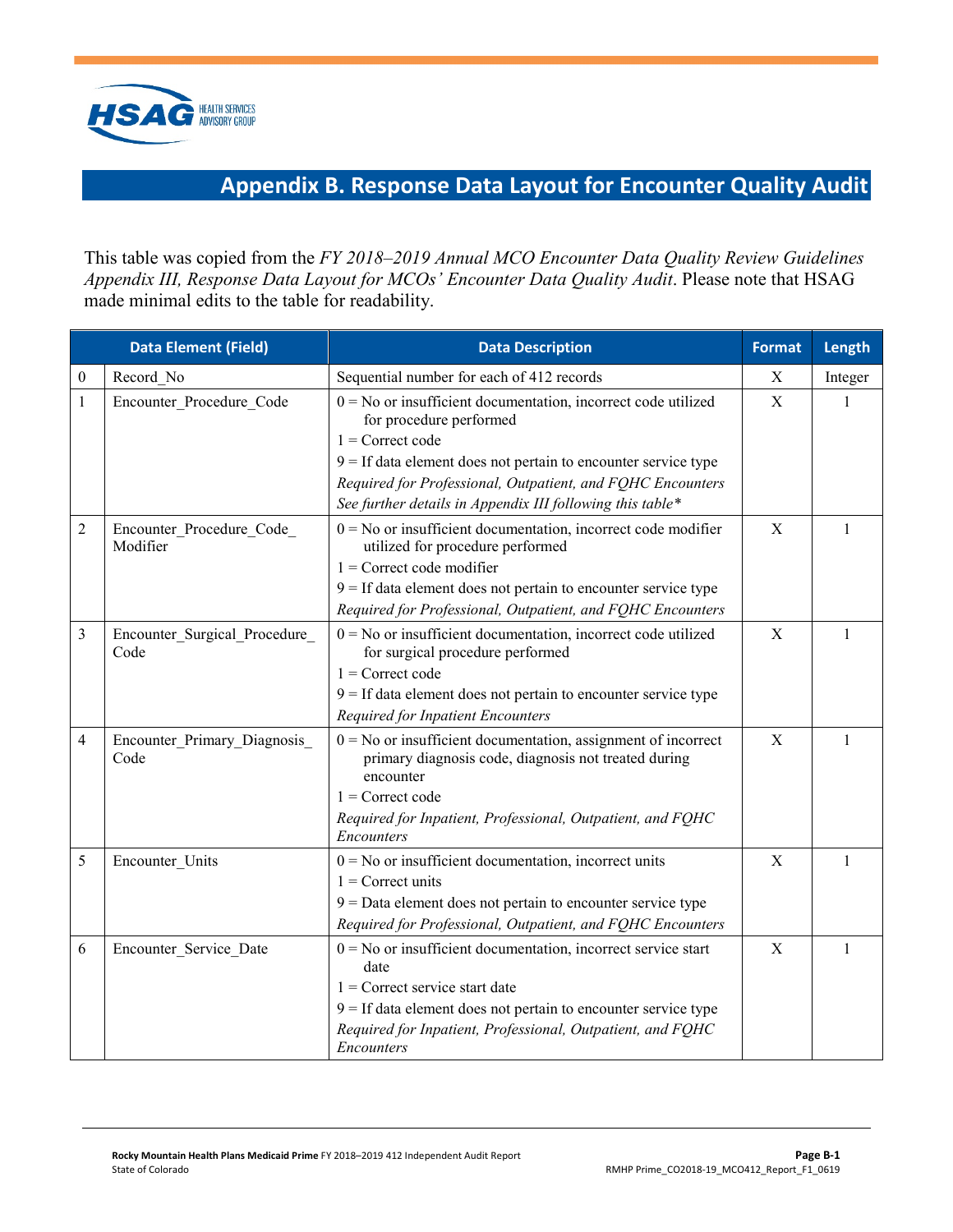

|    | <b>Data Element (Field)</b> | <b>Data Description</b>                                                                   | <b>Format</b> | Length  |
|----|-----------------------------|-------------------------------------------------------------------------------------------|---------------|---------|
| 7  | Encounter_Thru_Date         | $0 = No$ or insufficient documentation, incorrect service end<br>date                     | X             | 1       |
|    |                             | $1$ = Correct service end date                                                            |               |         |
|    |                             | $9 =$ If data element does not pertain to encounter service type                          |               |         |
|    |                             | Required for Inpatient Encounters                                                         |               |         |
| 8  | Encounter_Discharge_Status  | $0 = No$ or insufficient documentation, incorrect discharge<br>status                     | $\mathbf X$   | 1       |
|    |                             | $1$ = Correct discharge status                                                            |               |         |
|    |                             | $9 =$ If data element does not pertain to encounter service type                          |               |         |
|    |                             | Required for Inpatient Encounters                                                         |               |         |
| 9  | Doc_Procedure_Code          | Enter correct procedure code if present in the supporting<br>documentation.               | X             | 7       |
|    |                             | Enter 'No Doc' if no or insufficient documentation of correct<br>procedure code.          |               |         |
|    |                             | Enter 'NA' if data element does not pertain to encounter<br>service type.                 |               |         |
|    |                             | Required for Professional, Outpatient, and FQHC Encounters                                |               |         |
| 10 | Doc Procedure Code Modifier | Enter correct procedure code modifier if present in the<br>supporting documentation.      | $\mathbf X$   | 7       |
|    |                             | Enter 'No Doc' if no or insufficient documentation of correct<br>procedure code modifier. |               |         |
|    |                             | Enter 'NA' if data element does not pertain to encounter<br>service type.                 |               |         |
|    |                             | Required for Professional, Outpatient, and FQHC Encounters                                |               |         |
| 11 | Doc_Surgical_Code           | Enter correct surgical procedure code if present in supporting<br>documentation.          | $\mathbf X$   | 7       |
|    |                             | Enter 'No Doc' if no or insufficient documentation of correct<br>surgical procedure code. |               |         |
|    |                             | Enter 'NA' if data element does not pertain to encounter<br>service type.                 |               |         |
|    |                             | Required for Inpatient Encounters                                                         |               |         |
| 12 | Doc_Diag                    | Enter correct primary diagnosis code if present in the<br>supporting documentation.       | X             | 7       |
|    |                             | Enter 'No Doc' if no or insufficient documentation of correct<br>diagnosis code.          |               |         |
|    |                             | Required for Inpatient, Professional, Outpatient, and FQHC<br><b>Encounters</b>           |               |         |
| 13 | Doc_Units                   | Enter correct units if present in the supporting documentation.                           | $\mathbf X$   | Integer |
|    |                             | Enter 'No Doc' if no or insufficient documentation of correct<br>units.                   |               |         |
|    |                             | Required for Professional, Outpatient, and FQHC Encounters                                |               |         |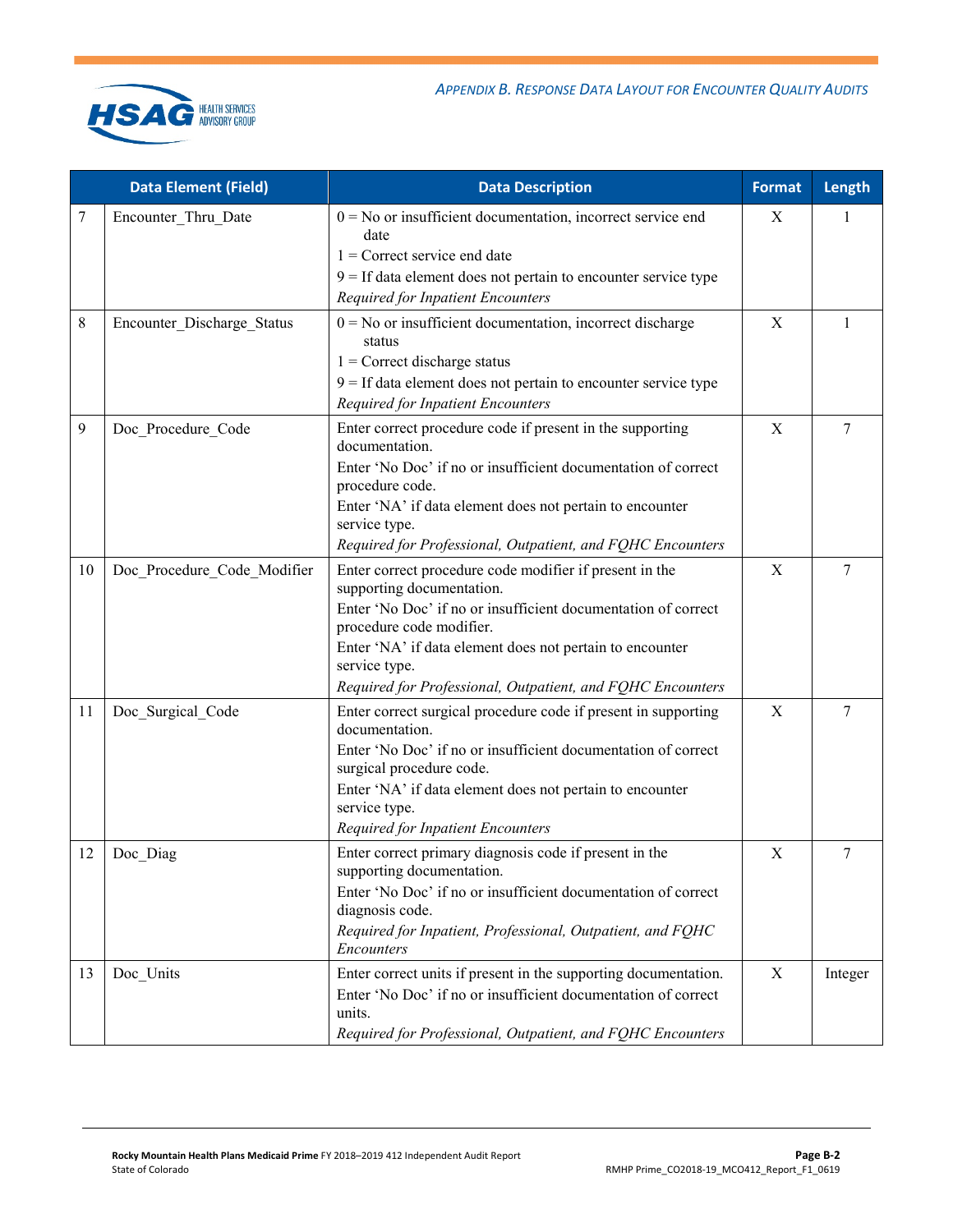|    | <b>Data Element (Field)</b>               | <b>Data Description</b>                                                                                                                                                                                                                                                                  | <b>Format</b> | Length   |
|----|-------------------------------------------|------------------------------------------------------------------------------------------------------------------------------------------------------------------------------------------------------------------------------------------------------------------------------------------|---------------|----------|
| 14 | Doc_Service_Date                          | Enter correct start date if present in supporting documentation.<br>Enter 'No Doc' if no or insufficient documentation of correct<br>start date.<br>Required for Inpatient, Professional, Outpatient, and FQHC<br>Encounters                                                             | X             | 8        |
| 15 | Doc Thru Date                             | Enter correct end date if present in supporting documentation.<br>Enter 'No Doc' if no or insufficient documentation of correct<br>end date.<br>Enter 'NA' if data element does not pertain to encounter<br>service type.<br><b>Required for Inpatient Encounters</b>                    | X             | 8        |
| 16 | Doc_Encounter_Discharge_<br><b>Status</b> | Enter correct discharge status if present in supporting<br>documentation.<br>Enter 'No Doc' if no or insufficient documentation of correct<br>discharge status.<br>Enter 'NA' if data element does not pertain to encounter<br>service type.<br><b>Required for Inpatient Encounters</b> | X             | 8        |
| 17 | E&M Guidelines Version                    | $1 = 1995$ version of Evaluation and Management Services<br><b>Documentation Guidelines</b><br>$2 = 1997$ version of Evaluation and Management Services<br>Documentation Guidelines<br>$9 = Does Not Apply$                                                                              | X             |          |
| 18 | Comments (optional)                       | Any comments, for example 'no documentation received from<br>provider' or 'refer to leveling tool'                                                                                                                                                                                       | X             | Flexible |

\* To assess encounter data quality, data elements are contingent on corresponding medical record documentation. Medical records correspond to the encounter data when the member information (i.e., name, date of birth, and/or Medicaid ID), provider information, and date of service are in agreement. If the medical records match the member and provider information but the date of service is incorrect, the Encounter Service Date will be scored as "0" and the remaining data elements will be scored as "0". The Comments field should be used to indicate that subsequent data elements were in disagreement due to the invalid date of service.

For Inpatient records or other records with services occurring over a date range, the encounter date of service is acceptable if it falls within the date range.

In the event medical record documentation is unavailable to support the encounter, all elements will be scored as "0" or "No Doc."

In the event that medical record documentation could support more than one procedure code, auditors should note agreement with the encounter procedure code, if applicable, and use the Comments field to indicate other applicable procedure codes identified in the medical record.

To ensure consistency between each MCO's audit and the independent auditor's over-read, MCOs should provide the independent auditor with all medical records and supporting documentation used by the MCO during its 412 audit. Examples of such documentation include internal leveling tools, crosswalks, or any other such supporting materials used by the MCO in the completion of the 412 audit.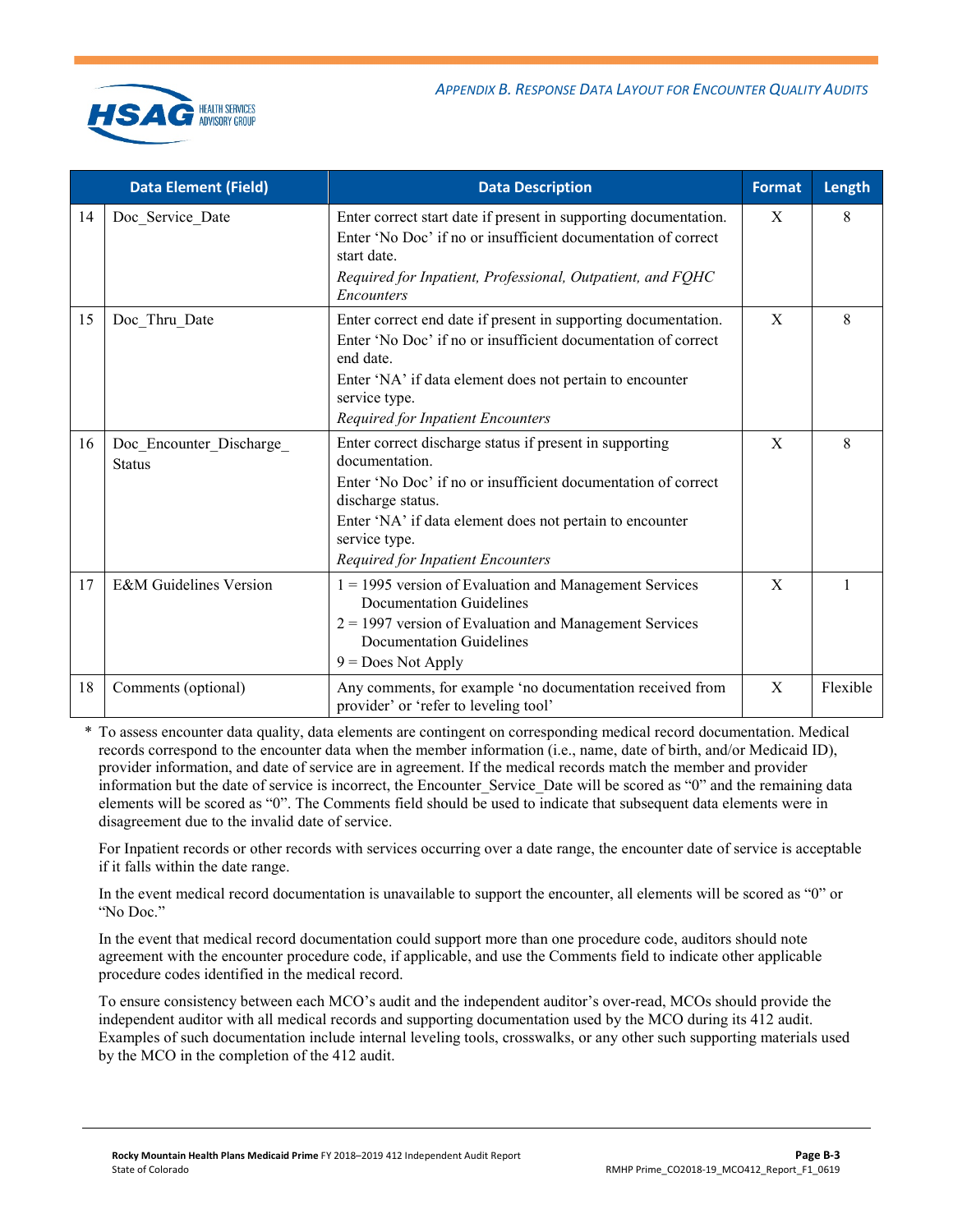

## **Appendix C. RMHP Prime Service Coding Accuracy Results**

<span id="page-21-0"></span>Data from these tables have been copied from the Service Coding Accuracy Report submitted to the Department and HSAG by **RMHP Prime**. Data tables were created following the specifications listed in Section 6 of the *FY 2018–2019 Annual MCO Encounter Data Quality Review Guidelines*.

| <b>Requirement</b>                                     | <b>MCO Name</b>   | <b>Numerator</b> | Excluded/<br><b>Does Not</b><br><b>Apply</b> | <b>Total</b><br><b>Denominator</b> | <b>Modified</b><br><b>Denominator</b> | <b>Overall</b><br><b>Percent</b> | <b>Modified</b><br><b>Percent</b> |
|--------------------------------------------------------|-------------------|------------------|----------------------------------------------|------------------------------------|---------------------------------------|----------------------------------|-----------------------------------|
| Date of Service<br>(Service Date)                      | <b>RMHP</b> Prime | 91               |                                              | 103                                | 103                                   | 88%                              | 88.%                              |
| Through Date<br>(Thru Date)                            | <b>RMHP</b> Prime | 91               |                                              | 103                                | 103                                   | 88%                              | 88%                               |
| Diagnosis Code<br>(Diag Code 1)                        | <b>RMHP</b> Prime | 93               |                                              | 103                                | 103                                   | 90%                              | 90%                               |
| <b>Surgical Procedure Code</b><br>(SurgicalProcedure1) | <b>RMHP</b> Prime | 47               | 38                                           | 103                                | 65                                    | 46%                              | 72%                               |
| Discharge Status<br>(Discharge Status)                 | <b>RMHP</b> Prime | 74               |                                              | 103                                | 103                                   | 72%                              | 72%                               |

#### **Table C-1—Inpatient Encounters Service Coding Accuracy Summary**

The (─) symbol indicates that RMHP Prime did not report a data value.

#### **Table C-2—Outpatient Encounters Service Coding Accuracy Summary**

| <b>Requirement</b>                                   | <b>MCO Name</b>   | <b>Numerator</b> | Excluded/<br><b>Does Not</b><br><b>Apply</b> | <b>Total</b><br><b>Denominator Denominator</b> | <b>Modified</b> | <b>Overall</b><br><b>Percent</b> | <b>Modified</b><br><b>Percent</b> |
|------------------------------------------------------|-------------------|------------------|----------------------------------------------|------------------------------------------------|-----------------|----------------------------------|-----------------------------------|
| Date of Service<br>(Service Date)                    | <b>RMHP</b> Prime | 65               |                                              | 103                                            | 103             | 63%                              | 63%                               |
| Diagnosis Code<br>(Diag Code 1)                      | <b>RMHP</b> Prime | 61               |                                              | 103                                            | 103             | 59%                              | 59%                               |
| Procedure Code<br>(Proc Code)                        | <b>RMHP</b> Prime | 61               |                                              | 103                                            | 103             | 59%                              | 59%                               |
| Procedure Code Modifier<br>(Procedure Code Modifier) | <b>RMHP</b> Prime | 11               | 61                                           | 103                                            | 42              | 11%                              | 26%                               |
| Units (Quantity)                                     | <b>RMHP</b> Prime | 60               |                                              | 103                                            | 103             | 58%                              | 58%                               |

The  $(-)$  symbol indicates that RMHP Prime did not report a data value.